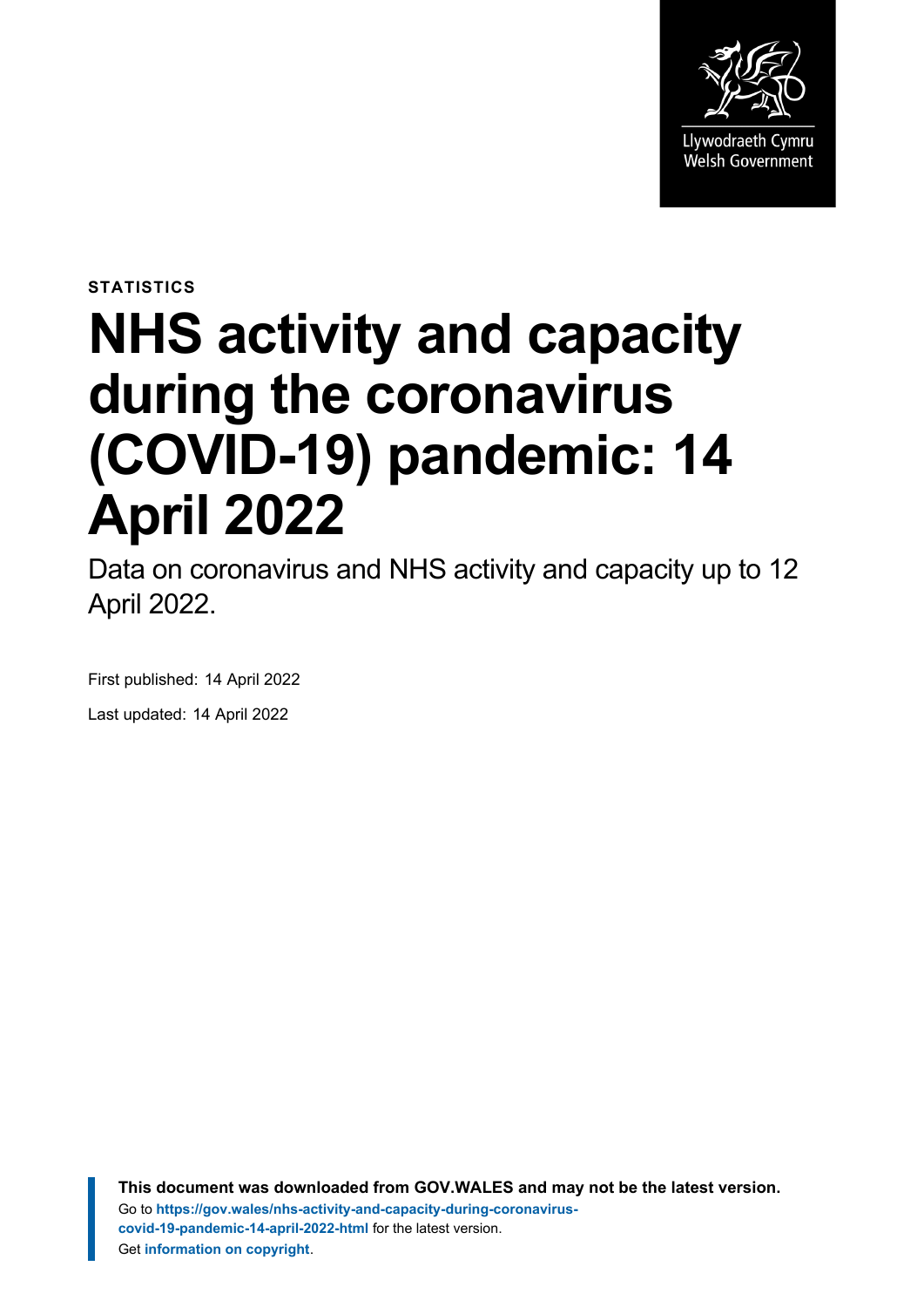# **Contents**

# <span id="page-1-0"></span>**Introduction**

In response to the coronavirus (COVID-19) pandemic, daily information on health care has been produced to support transparency and understanding of the NHS activity and capacity. The release includes figures on invasive ventilated beds by use, and admissions and hospitalisations of COVID-19 related patients.

# <span id="page-1-1"></span>**Main points**

- In the last 7 days, an average of 40 people a day were admitted to hospital with confirmed or suspected COVID-19. This is a slight increase compared to the average of 39 for the week to 5 April 2022 and is at comparable levels to mid-January 2022.
- As at 12 April 2022, 1,511 beds were occupied with COVID-19 related patients (confirmed, suspected and recovering), representing 17.4% of all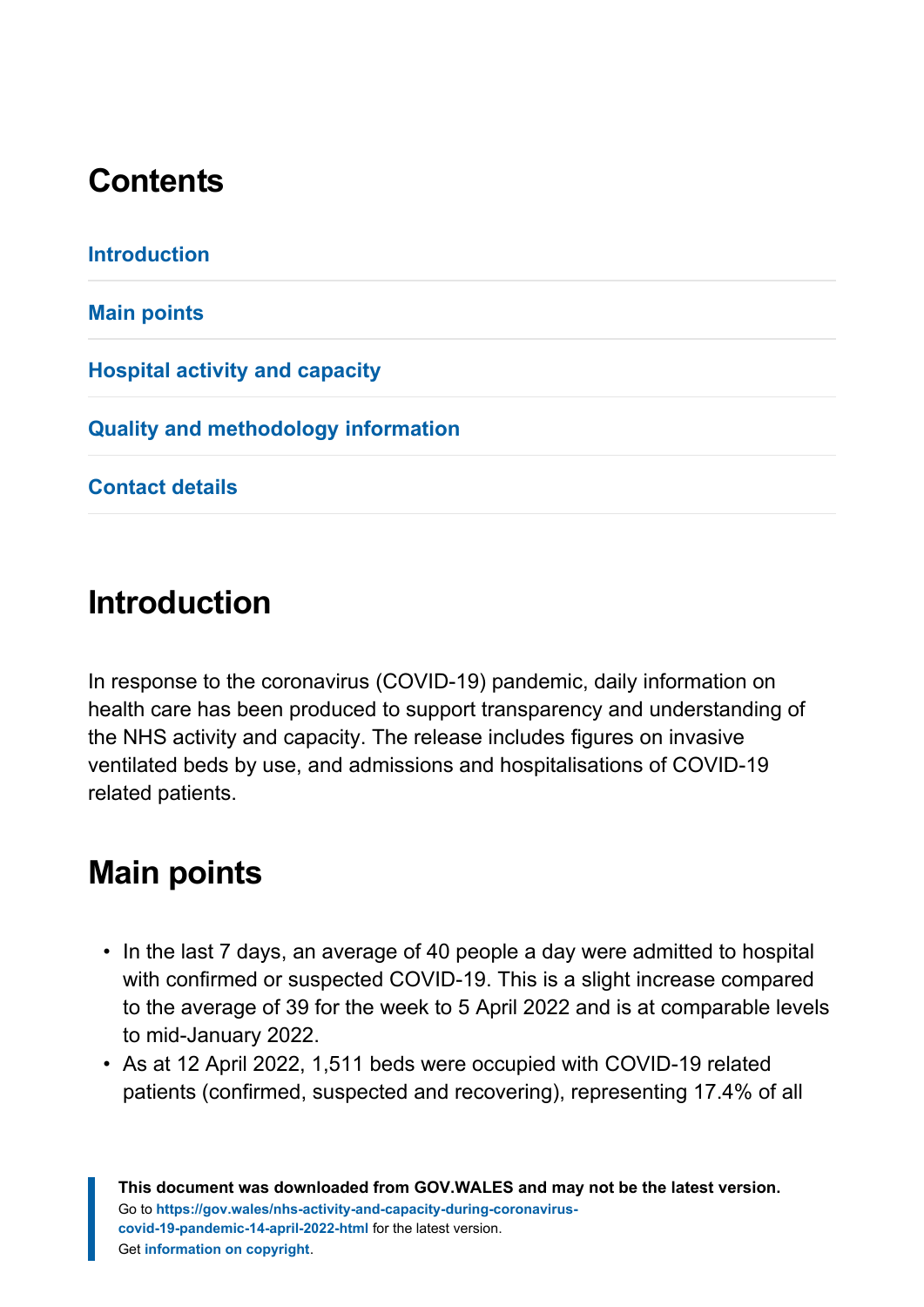hospitalisations. This is an increase from 1,373 on 5 April 2022 (15.7% of all hospitalisations) and is at comparable levels to early March 2021.

- The number of beds occupied with COVID-19 related patients (confirmed, suspected and recovering) fluctuates. The number of COVID-19 related patients has increased by 138 over the latest week. This was due to a increase in confirmed (71 more occupied beds), recovering patients (57 more occupied beds) and suspected patients (10 more occupied beds).
- As at 12 April 2022, 671 beds in acute hospitals were occupied with patients with confirmed COVID-19 and 105 (15.6%) of these patients were actively treated for COVID-19.
- As at 12 April 2022, 22 invasive ventilated beds were occupied with COVID-19 related patients (confirmed and suspected). This compares to 17 invasive ventilated beds on 5 April 2022 and is at comparable levels to mid-July 2021.
- In the latest week, the number of beds occupied with COVID-19 related patients has increased to the highest levels since early March 2021. Although increasing, the number of invasive ventilated beds occupied with COVID-19 related patients remains lower than the levels seen in early March 2021.

In line with the principles of the **[transition from pandemic to endemic](https://gov.wales/wales-long-term-covid-19-transition-pandemic-endemic)**, we are reducing the frequency of some of our regular COVID-19 statistical reporting. As a result, 14 April 2022 will be the last weekly update in this series. The next report will be released on 12 May 2022 and will be published on a monthly basis from then on. All statistics included in this release will continue to be published on a daily basis and are available on **[StatsWales](https://statswales.gov.wales/Catalogue/Health-and-Social-Care/NHS-Hospital-Activity/nhs-activity-and-capacity-during-the-coronavirus-pandemic)**. **[NHS staff absence](https://statswales.gov.wales/Catalogue/Health-and-Social-Care/NHS-Hospital-Activity/nhs-activity-and-capacity-during-the-coronavirus-pandemic) [\(StatsWales\)](https://statswales.gov.wales/Catalogue/Health-and-Social-Care/NHS-Hospital-Activity/nhs-activity-and-capacity-during-the-coronavirus-pandemic)** datasets will continue to be updated weekly.

We are aware of an issue affecting the data received from Swansea Bay University Health Board covering the period from 16 February to 31 March. The data are believed to be an undercount of the true number of hospital beds occupied by COVID-19 related patients. This would mean that the totals presented here for Wales will be lower than the true figures over that period. Colleagues at Swansea Bay University Health Board are working to resolve the issue and re-submit revised data for the full period affected. It is expected that revised data will be available to be published on the corresponding **[NHS activity](https://statswales.gov.wales/Catalogue/Health-and-Social-Care/NHS-Hospital-Activity/nhs-activity-and-capacity-during-the-coronavirus-pandemic)**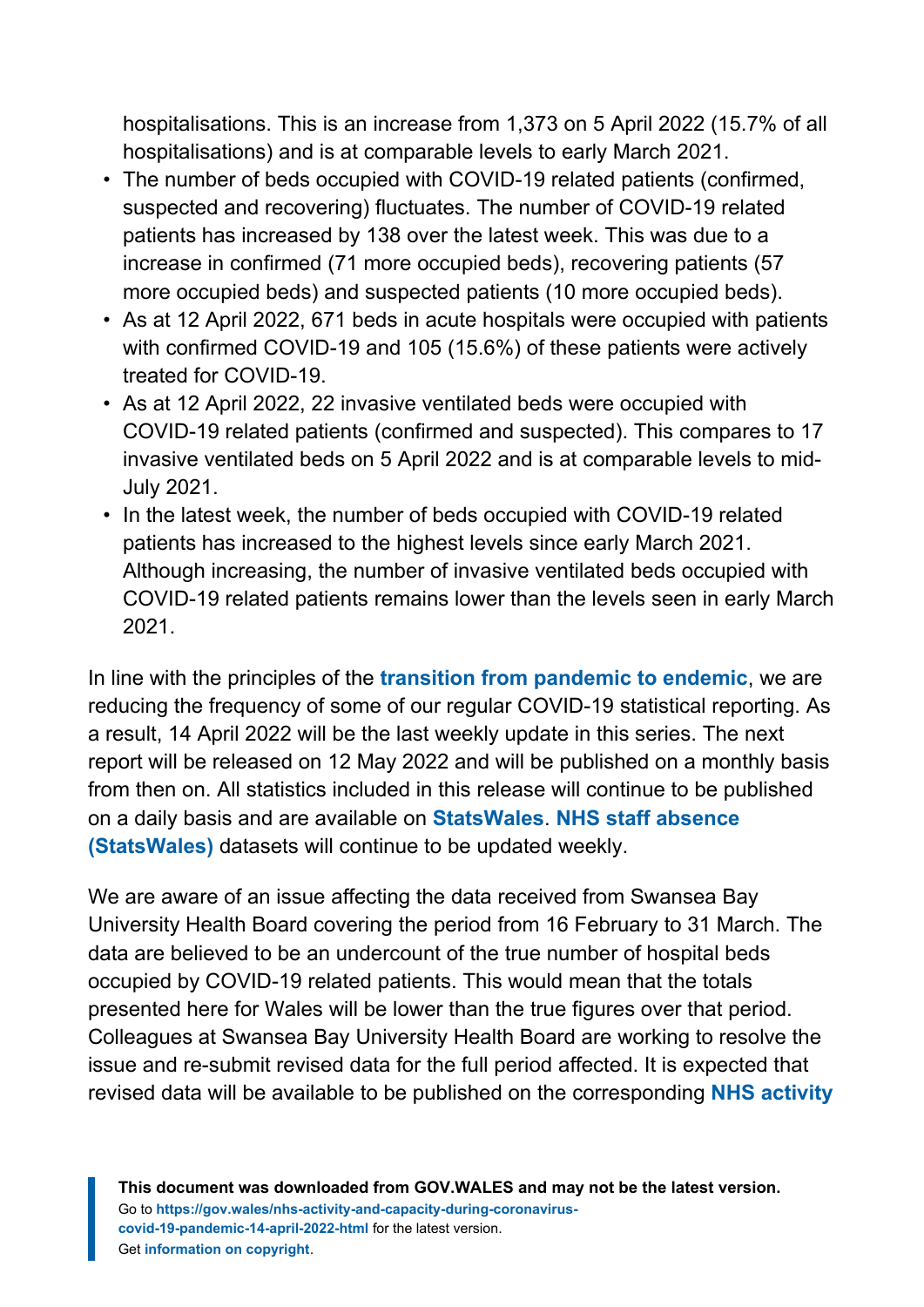**[and capacity during the coronavirus \(COVID-19\) pandemic StatsWales](https://statswales.gov.wales/Catalogue/Health-and-Social-Care/NHS-Hospital-Activity/nhs-activity-and-capacity-during-the-coronavirus-pandemic) [tables](https://statswales.gov.wales/Catalogue/Health-and-Social-Care/NHS-Hospital-Activity/nhs-activity-and-capacity-during-the-coronavirus-pandemic)** in the week of 18 April.

We are no longer producing spreadsheets to accompany this release. Information on beds, hospitalisations and admissions is published on weekdays at 12pm on **[StatsWales](https://statswales.gov.wales/Catalogue/Health-and-Social-Care/NHS-Hospital-Activity/nhs-activity-and-capacity-during-the-coronavirus-pandemic)** containing data up to the previous day. The data shown in this release will not contain the most up to date published data after 12pm on Thursdays. However, this release provides additional commentary on trends in the data.

Statistics on NHS staff absence are also available on **[StatsWales](https://statswales.gov.wales/Catalogue/Health-and-Social-Care/NHS-Hospital-Activity/nhs-activity-and-capacity-during-the-coronavirus-pandemic)**.

The data are taken from management information and are subject to change. They have not been subject to the same validation processes undertaken for official statistics releases. Where available, the official statistics should continue to be considered the authoritative source of data. Please see the **[Chief](https://digitalanddata.blog.gov.wales/2020/06/04/chief-statisticians-update-measuring-people-in-hospital-and-some-thoughts-on-data-quality/) [Statistician's blog](https://digitalanddata.blog.gov.wales/2020/06/04/chief-statisticians-update-measuring-people-in-hospital-and-some-thoughts-on-data-quality/)** for more information on reporting management information, data quality and transparency.

# <span id="page-3-0"></span>**Hospital activity and capacity**

This section covers the number of admissions and hospitalisations of COVID-19 related patients and invasive ventilated beds occupied with COVID-19 related patients, to support transparency and provide an understanding of NHS activity and capacity during the COVID-19 pandemic.

Hospital coverage has changed over time, please see the **[quality and](#page-12-0) [methodology information section](#page-12-0)** for more information.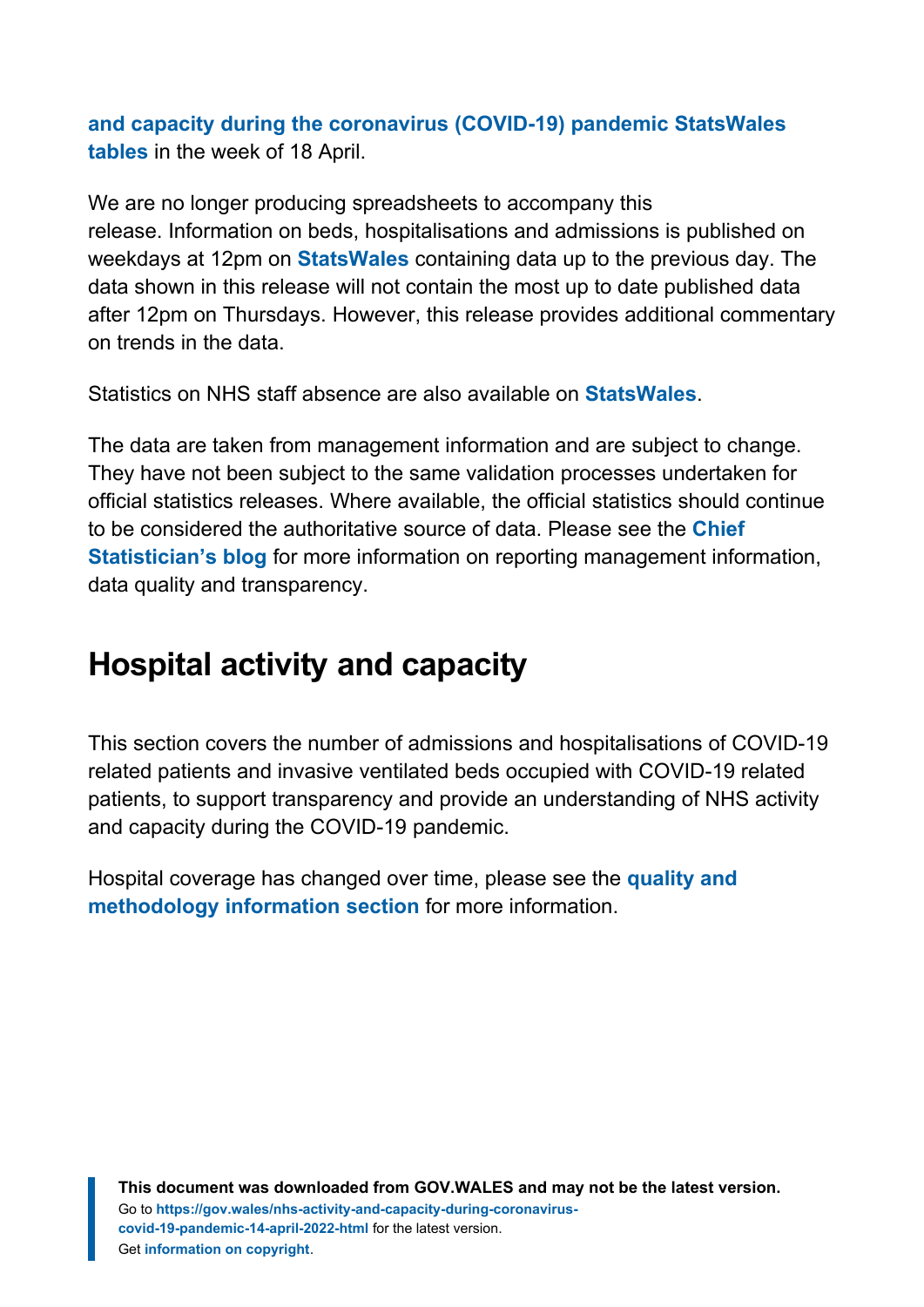## **Hospital admissions**

## Chart 1: Patients admitted to hospital as suspected or confirmed with COVID-19, from 1 April 2020



#### **[NHS hospital admissions by date and patient type](https://statswales.gov.wales/Catalogue/Health-and-Social-Care/NHS-Hospital-Activity/nhs-activity-and-capacity-during-the-coronavirus-pandemic/admissions-by-date-patientype) (StatsWales)**

#### **Notes**

Admissions are the number of patients admitted to hospital within a 24-hour period from midnight to midnight each day, for example, 00:00 to 23:59 Monday to be reported on a Tuesday. COVID-19 related admissions include COVID-19 suspected or confirmed patients.

Please see the **[quality and methodology information section](#page-12-0)** for the complete set of notes and historical changes relating to admission figures.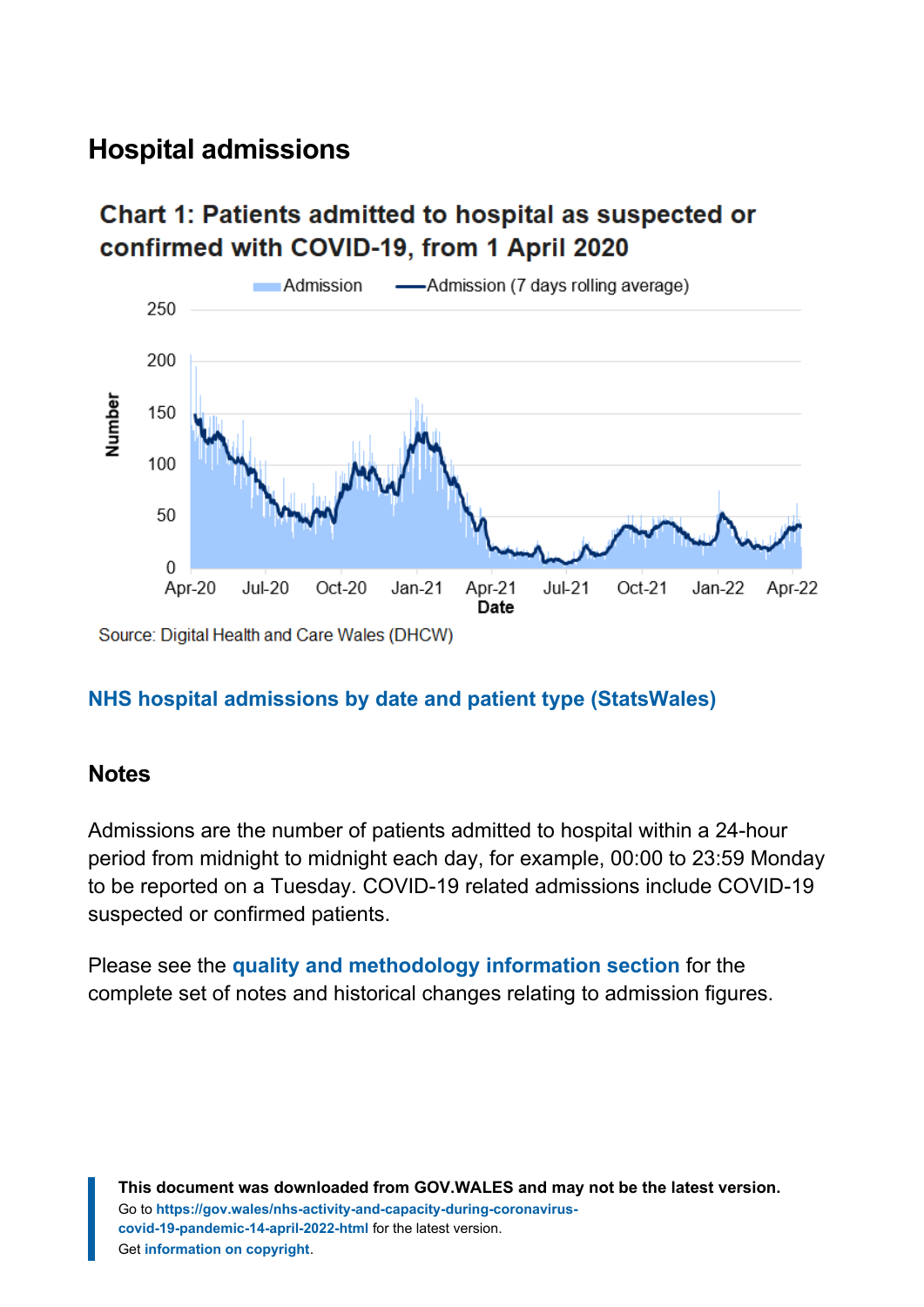#### **Main points**

- The number of new daily admissions with suspected or confirmed COVID-19 fluctuates. Taking that into account, the 7 day rolling average generally decreased from January 2021 to June 2021, before increasing again until mid-September 2021. After a period of fluctuation, the average generally decreased between November 2021 and late December 2021.
- Following a sharp rise in admissions in early January 2022, the average generally decreased. The number of COVID-19 related patients has stabilised in the recent weeks following a sharp increase in March 2022.
- In the last 7 days, an average of 40 people a day were admitted to hospital with confirmed or suspected COVID-19. This is a slight increase compared to the average of 39 for the week to 5 April 2022 and is at comparable levels to mid-January 2022.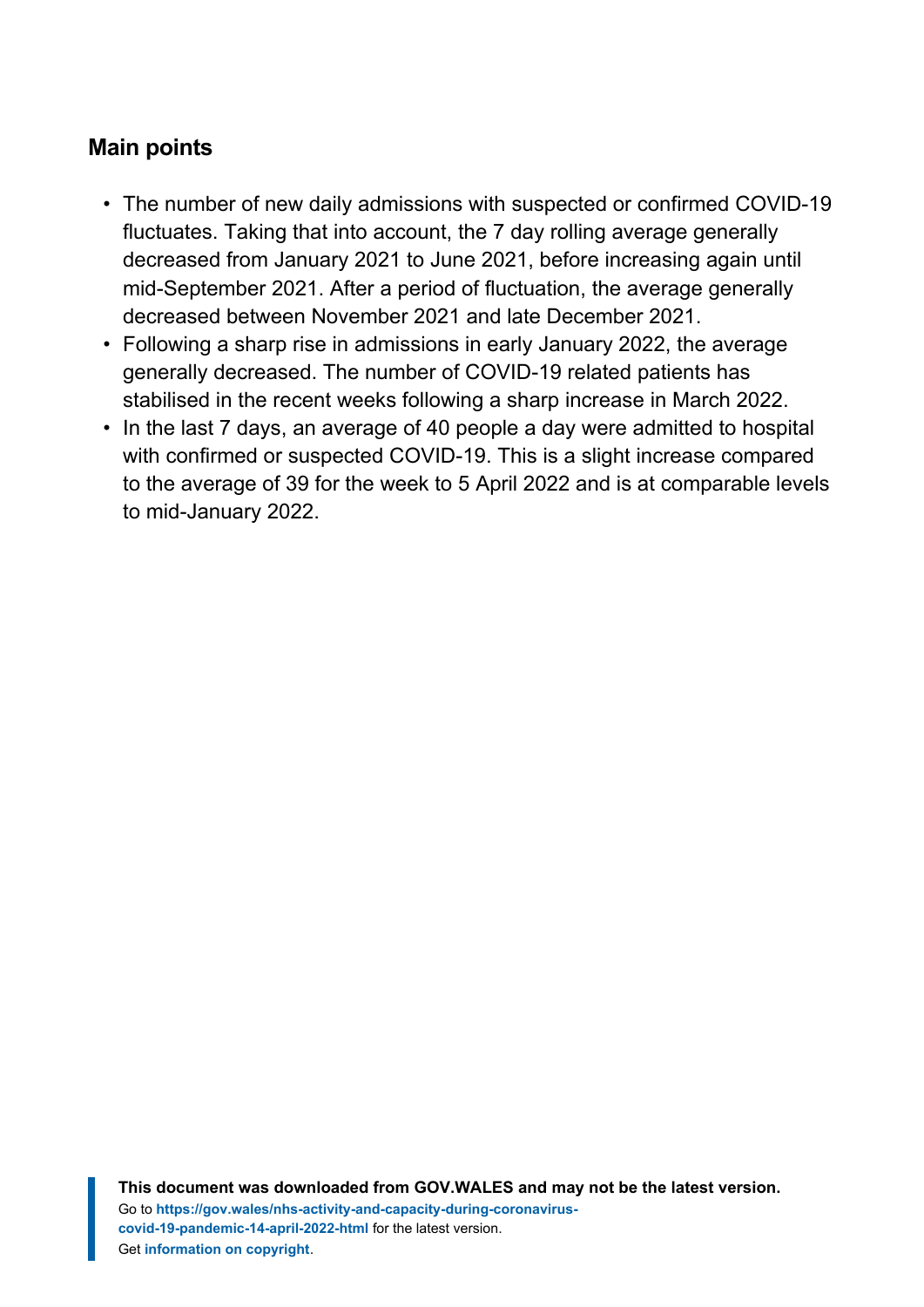## **Hospitalisations**

## Chart 2: Number of people in hospital as suspected. confirmed or recovering with COVID-19, from 1 April 2020



Source: Digital Health and Care Wales (DHCW)

(a) From 23 April 2020, data from community hospitals are included.

(b) From 26 May 2020, a new category for recovering patients was introduced.

(c) From 7 June 2020, Aneurin Bevan started reporting recovering patients but these were previously captured in the confirmed COVID-19 category.

#### **[NHS hospitalisations by date and patient type](https://statswales.gov.wales/Catalogue/Health-and-Social-Care/NHS-Hospital-Activity/nhs-activity-and-capacity-during-the-coronavirus-pandemic/hospitalisations-by-date-patientype) (StatsWales)**

#### **Notes**

Recovering patients was a category introduced on 26 May 2020 to capture patients who were COVID-19 positive in hospital and who showed no symptoms for 14+ days but remained in hospital on a COVID-19 treatment pathway, often for rehabilitation. There have been some differences in reporting by health boards in the time series which are outlined in more detail in the **[quality and](#page-12-0) [methodology information section](#page-12-0)**.

Please see the **[Chief Statistician's blog](https://digitalanddata.blog.gov.wales/2020/06/04/chief-statisticians-update-measuring-people-in-hospital-and-some-thoughts-on-data-quality/)** for more information on reporting on

**This document was downloaded from GOV.WALES and may not be the latest version.** Go to **[https://gov.wales/nhs-activity-and-capacity-during-coronavirus](https://gov.wales/nhs-activity-and-capacity-during-coronavirus-covid-19-pandemic-14-april-2022-html)[covid-19-pandemic-14-april-2022-html](https://gov.wales/nhs-activity-and-capacity-during-coronavirus-covid-19-pandemic-14-april-2022-html)** for the latest version. Get **[information on copyright](https://gov.wales/copyright-statement)**.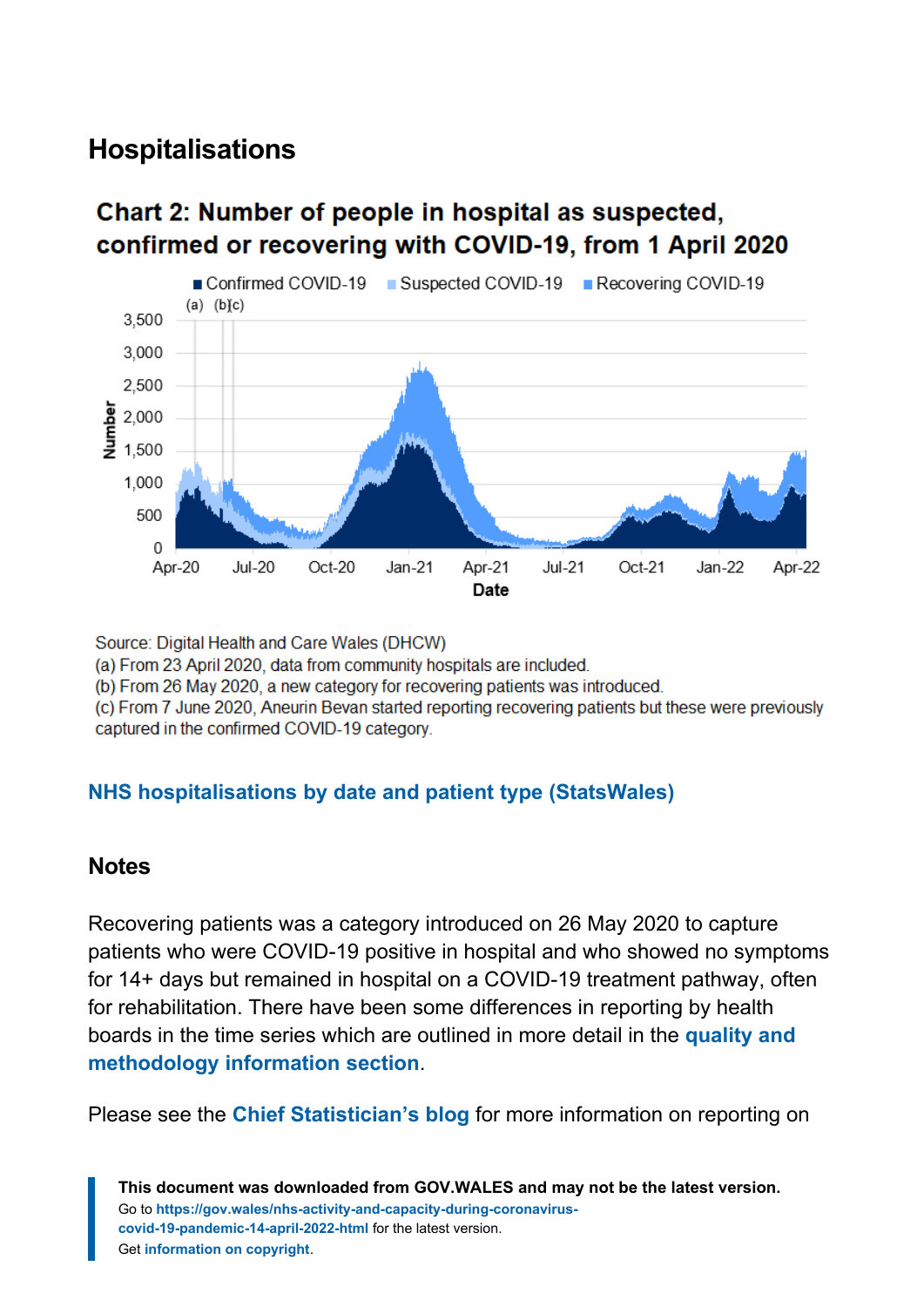recovering patients.

Please see the **[quality and methodology information section](#page-12-0)** for the complete set of notes and historical changes relating to hospitalisation figures.

#### **Main points**

- The total number of beds occupied with COVID-19 related patients (confirmed, suspected and recovering) increased from the end of September 2020 and reached its highest reported level on 12 January 2021 (2,879 patients). From January 2021 to June 2021, COVID-19 related patients generally decreased and reached the lowest reported levels on 30 June 2021 and 4 July 2021 at 86 patients.
- Between early July 2021 and early November 2021, the number of beds occupied with COVID-19 related patients generally increased, despite periods of stabilisation. Following this, the number of COVID-19 related hospitalisations generally decreased until late December 2021.
- Between late December 2021 and mid-January 2022, the number of beds occupied with COVID-19 related patients increased sharply.
- Following a decrease in late-March 2022, the number of COVID-19 related patients has increased over the latest week.
- The number of confirmed COVID-19 patients and the number of recovering COVID-19 patients peaked at different times; with highest numbers of confirmed patients occurring early in January 2021 (1,643 on 4 January 2021) and highest numbers of recovering patients seen a few weeks later (1,192 on 31 January 2021).
- We are aware of an issue affecting the data received from Swansea Bay University Health Board covering the period from 16 February to 31 March. The data are believed to be an undercount of the true number of hospital beds occupied by COVID-19 related patients. This would mean that the totals presented here for Wales will be lower than the true figures over that period. Colleagues at Swansea Bay University Health Board are working to resolve the issue and re-submit revised data for the full period affected. It is expected that revised data will be available to be published on the corresponding **[NHS activity and capacity during the coronavirus](https://statswales.gov.wales/Catalogue/Health-and-Social-Care/NHS-Hospital-Activity/nhs-activity-and-capacity-during-the-coronavirus-pandemic)**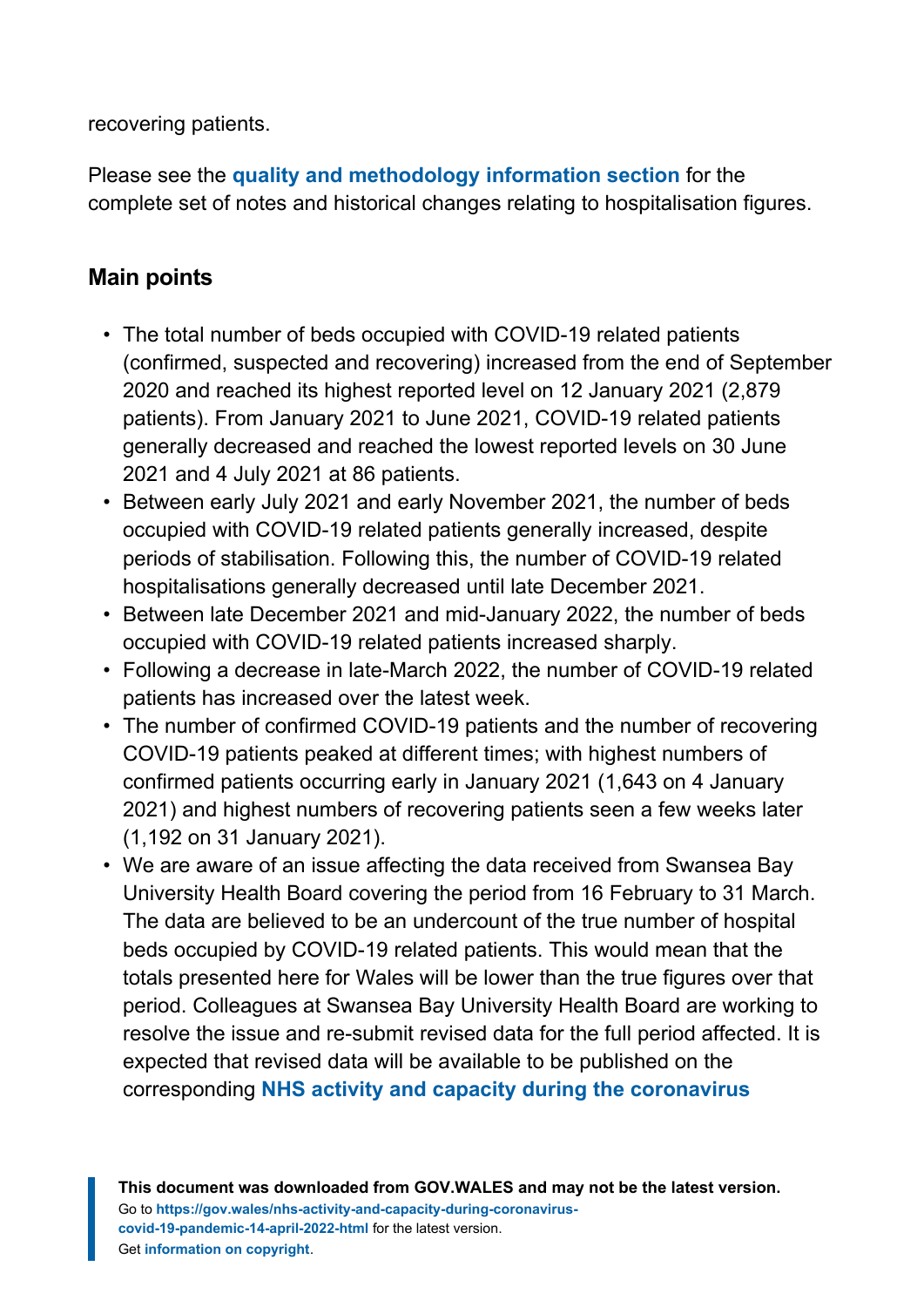#### **[\(COVID-19\) pandemic StatsWales tables](https://statswales.gov.wales/Catalogue/Health-and-Social-Care/NHS-Hospital-Activity/nhs-activity-and-capacity-during-the-coronavirus-pandemic)** in the week of 18 April.

#### **As at 12 April 2022**

- 1,511 beds were occupied with COVID-19 related patients (confirmed, suspected and recovering), representing 17.4% of all hospitalisations. Of these, 831 were confirmed COVID-19 patients, 29 were suspected COVID-19 patients and 651 were recovering patients. This is an increase from 1,373 on 5 April 2022 (15.7% of all hospitalisations) and is at comparable levels to early March 2021.
- The number of beds occupied with COVID-19 related patients (confirmed, suspected and recovering) fluctuates. The number of COVID-19 related patients has increased by 138 over the latest week. This was due to a increase in confirmed (71 more occupied beds), recovering patients (57 more occupied beds) and suspected patients (10 more occupied beds).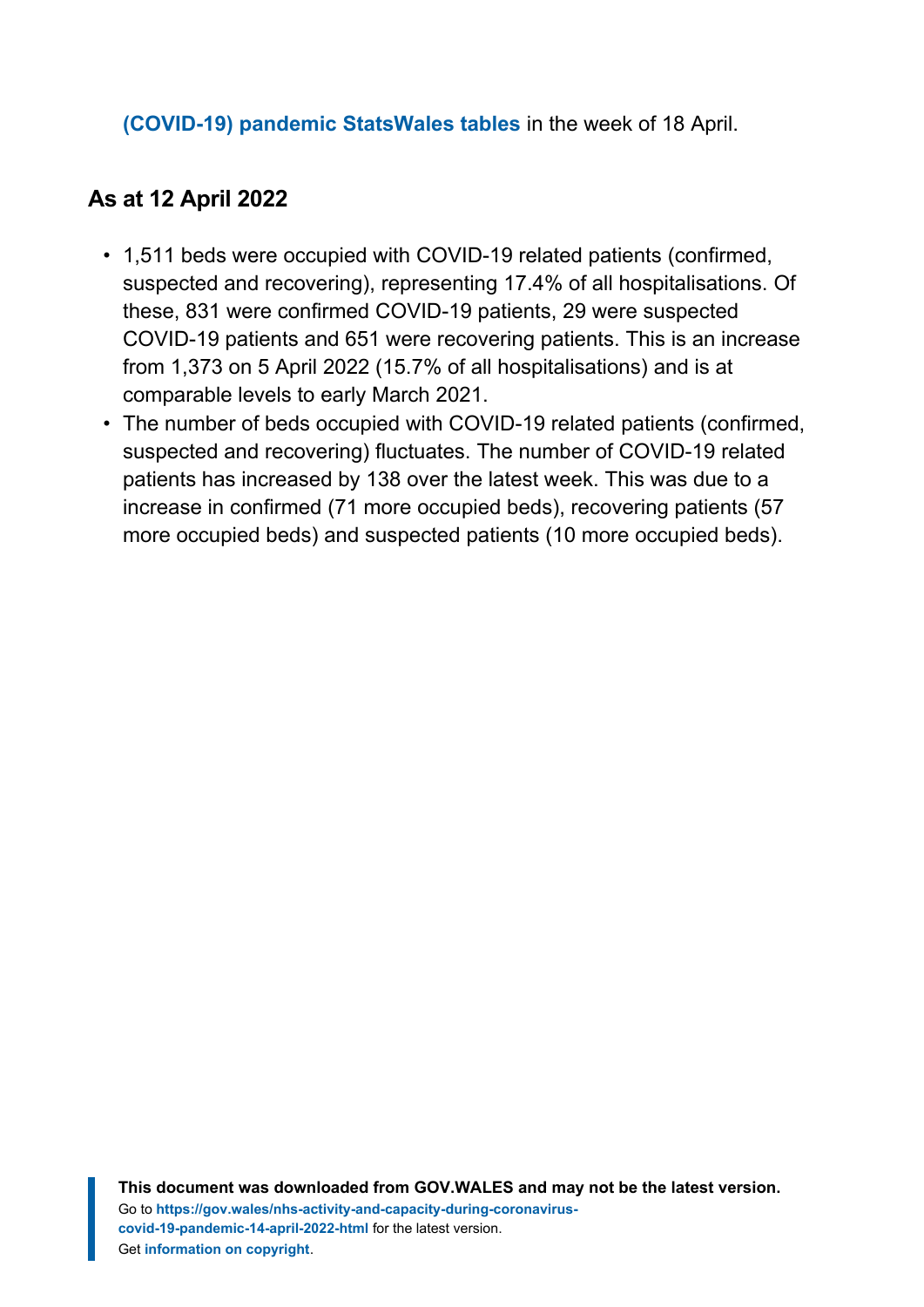## **Invasive ventilated beds**



# Chart 3: Number of invasive ventilated beds by use,

Source: Digital Health and Care Wales (DHCW)

(a) From June 2020, hospitals began closing some of the additional surge capacity that was previously put in place for the COVID-19 pandemic.

(b) From 19 October 2020 specialist critical care beds have been included.

(c) From 13 November 2020, only critical care beds that could be staffed are included.

#### **[NHS beds by date and use](https://statswales.gov.wales/Catalogue/Health-and-Social-Care/NHS-Hospital-Activity/nhs-activity-and-capacity-during-the-coronavirus-pandemic/nhsbed-by-date-use) (StatsWales)**

#### **Notes**

Baseline relates to the number of beds that were available prior to the COVID-19 pandemic. There are usually 152 critical care beds available. Invasive ventilated beds include beds in and outside a critical care setting, and include surge capacity. COVID-19 patients in this chart include suspected, confirmed, and recovering COVID-19 patients. Between 26 May 2020 and 17 January 2021 some patients were categorised as 'recovering'. From 18 January 2021 these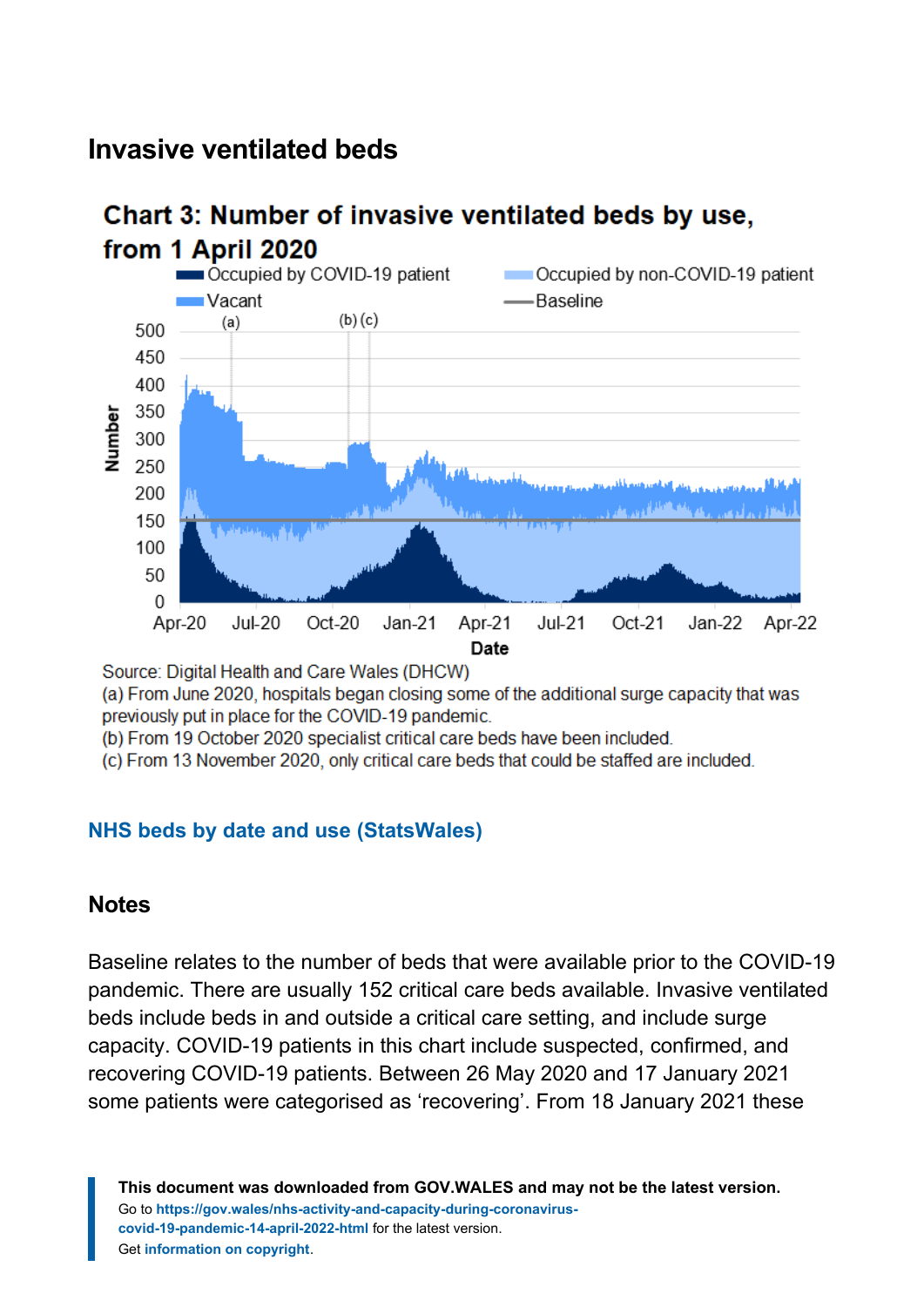patients were categorised as confirmed COVID-19 patients. This change did not affect the overall number of COVID-19 related patients.

Please see the **[quality and methodology information section](#page-12-0)** for the complete set of notes and historical changes relating to the invasive ventilated beds figures.

#### **Main points**

- The number of invasive ventilated beds occupied with COVID-19 related patients generally increased from September 2020, reaching 150 on 12 January 2021. After this, the number decreased to its lowest levels since reporting began. Only 1 occupied invasive bed was reported for several days during May 2021 and June 2021.
- From late June 2021 to mid-September 2021, the number of invasive beds occupied with COVID-19 related patients increased to levels comparable to late February 2021. Despite daily fluctuations, the number of occupied invasive ventilated beds generally decreased from early November 2021 to late December 2021. Following a period of stabilisation, the number continued to decrease to levels seen in mid-July 2021.

## **As at 5 April 2022**

- 22 invasive ventilated beds were occupied with COVID-19 related patients (confirmed and suspected). This compares to 17 occupied beds on 5 April 2022.
- 153 invasive ventilated beds were occupied with non-COVID-19 related patients. This is 21 fewer beds compared to 174 occupied beds on 5 April 2022.
- There were 51 vacant invasive ventilated beds that could be staffed. This is 10 more beds compared to 41 vacant beds on 5 April 2022.

Information on healthcare presented in the **[UK Government COVID-19](https://coronavirus.data.gov.uk/) [dashboard](https://coronavirus.data.gov.uk/)** and in the **[Public Health Wales \(PHW\) dashboard](https://public.tableau.com/profile/public.health.wales.health.protection#!/vizhome/RapidCOVID-19virology-Public/Headlinesummary)** differ from this publication. Please see the **[quality and methodology information section](#page-12-0)** and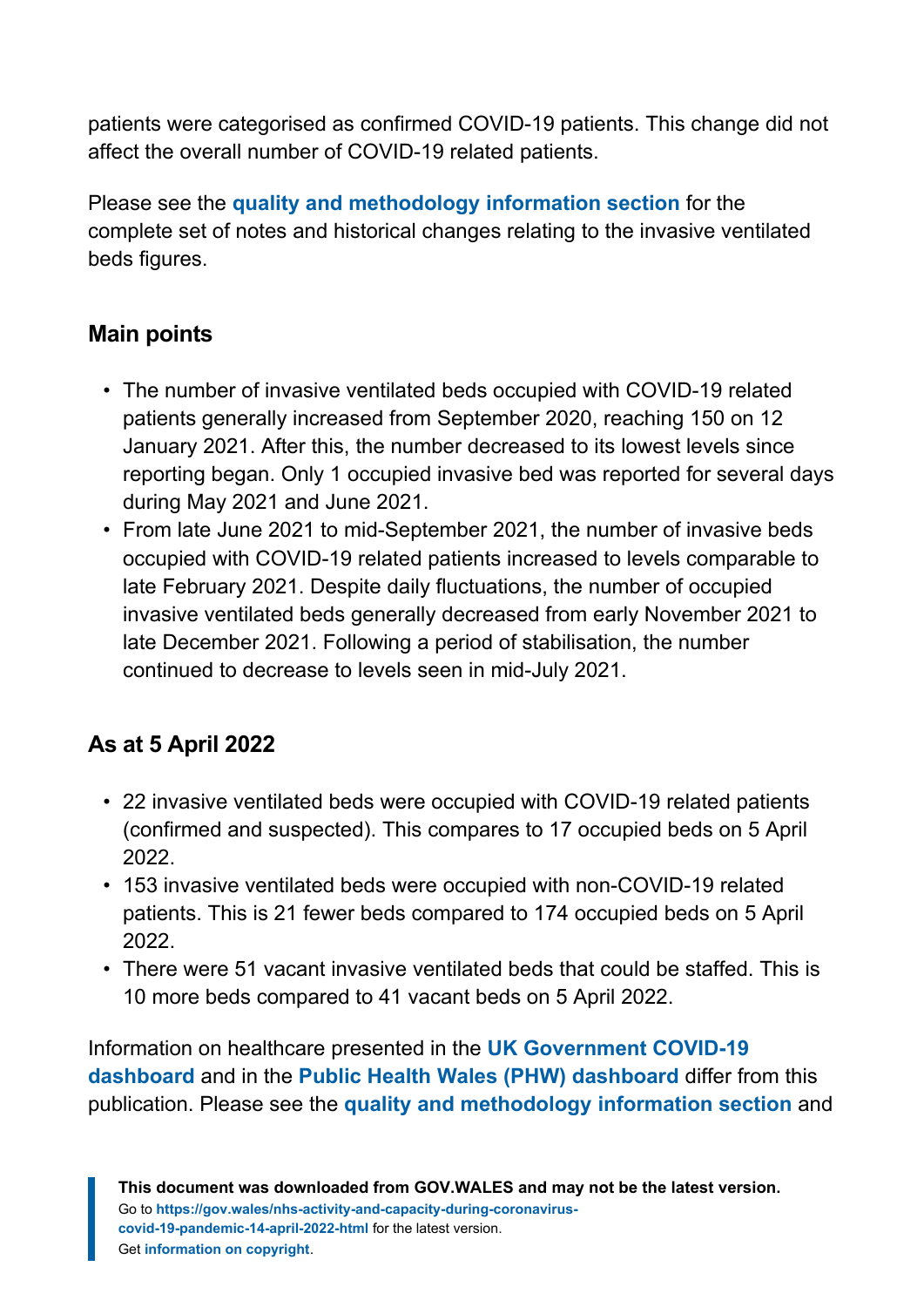the comparability with other publications section for more information.

# **COVID-19 patients actively treated for COVID-19**

### **Main points**

- Since reporting began on 17 January 2022, the number of patients with confirmed COVID-19 and the number of patients treated for COVID-19 generally decreased until early March 2022. In late March 2022 there was an increase in the number of patients with confirmed COVID-19 however this number has generally stabilised in recent weeks. The percentage of patients treated for COVID-19 in acute hospitals has decreased since reporting began.
- The percentage of patients treated for COVID-19 in critical care beds is markedly higher than the percentage treated for COVID-19 in general and acute beds. Since reporting began, the percentage of patients treated for COVID-19 in critical care beds has ranged between 46.2% and 100%, while for general and acute beds the percentage has ranged between 11.4% and 44.9%.

## **As at 12 April 2022**

- 671 beds in acute hospitals were occupied with patients with confirmed COVID-19 and 105 (15.6%) of these patients were actively treated for COVID-19.
- 22 critical care beds in acute hospitals were occupied with patients with confirmed COVID-19 and 13 (59.1%) of these patients were actively treated for COVID-19.

#### **Notes**

This is a new data collection. Health boards have been asked to categorise inpatients with confirmed COVID-19 according to whether or not they are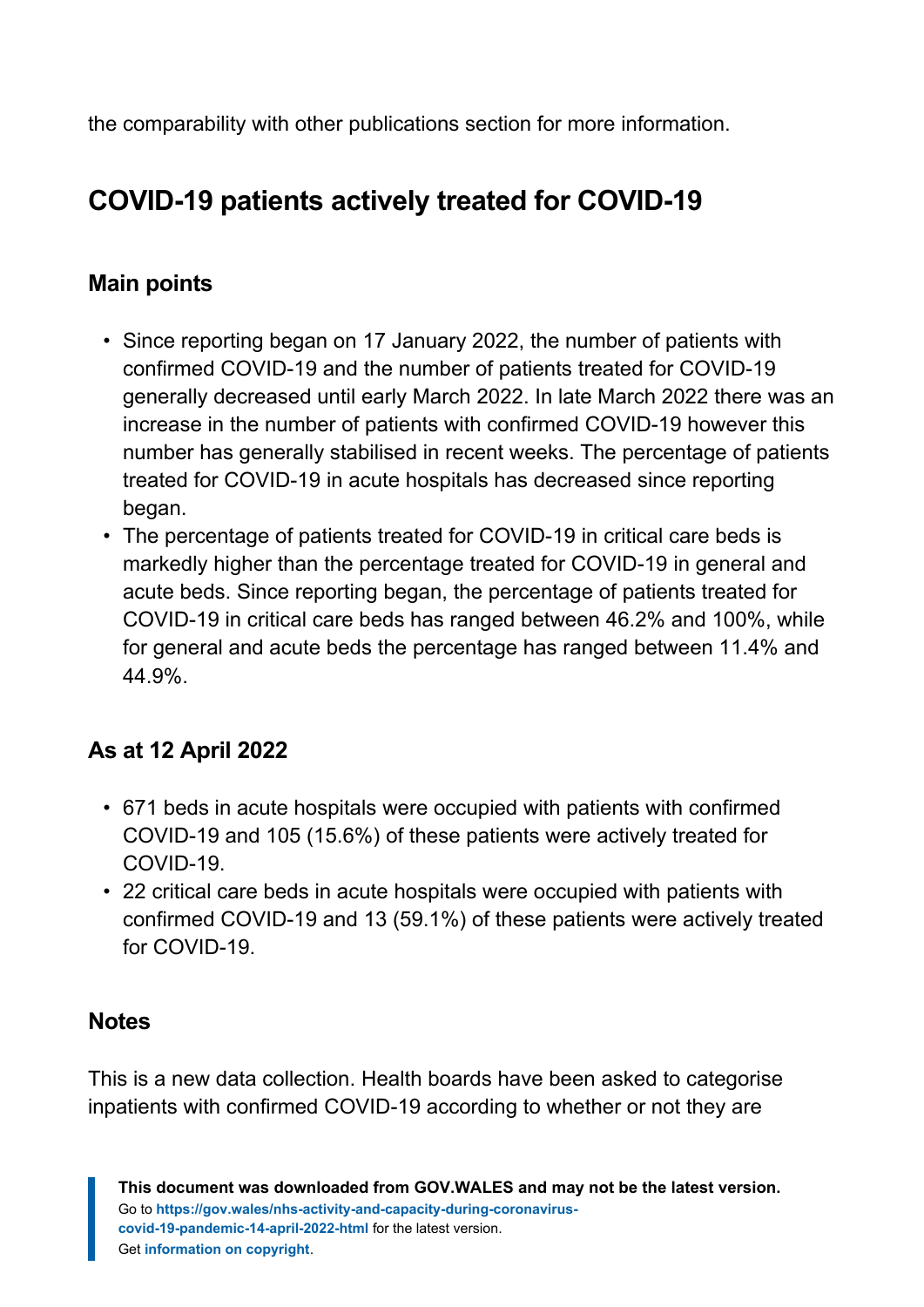actively being treated for COVID-19. Patients not actively being treated for COVID-19 are those where the infection is incidental to the main cause for their hospitalisation.

There is no standard definition for 'actively being treated for COVID-19' and there are some differences across Health Boards and settings in the methods used to make the decision. Work to understand the quality and consistency of the data is ongoing, but the figures are considered to be suitable for providing a high level estimate.

Figures are for patients from acute hospitals only. Patients from community hospitals, field hospitals and mental health units, and patients in in Velindre NHS Trust are not included.

Figures are for patients with confirmed COVID-19. Suspected COVID-19 cases and patients recovering from COVID-19 are not included.

# <span id="page-12-0"></span>**Quality and methodology information**

The data are taken from management information and are subject to change. They have not been subject to the same validation processes undertaken for official statistics releases. However, they are provided to support transparency and understanding of NHS activity at this time. The official statistics should continue to be considered the authoritative source of data.

Historic data are subject to revisions and therefore may differ slightly to previously published information.

## **Hospital activity and capacity**

The health minister announced on 13 March 2020 that all non-urgent activity should stop to prepare for the pandemic.

Following further validation, admissions and hospitalisation data prior to 1 April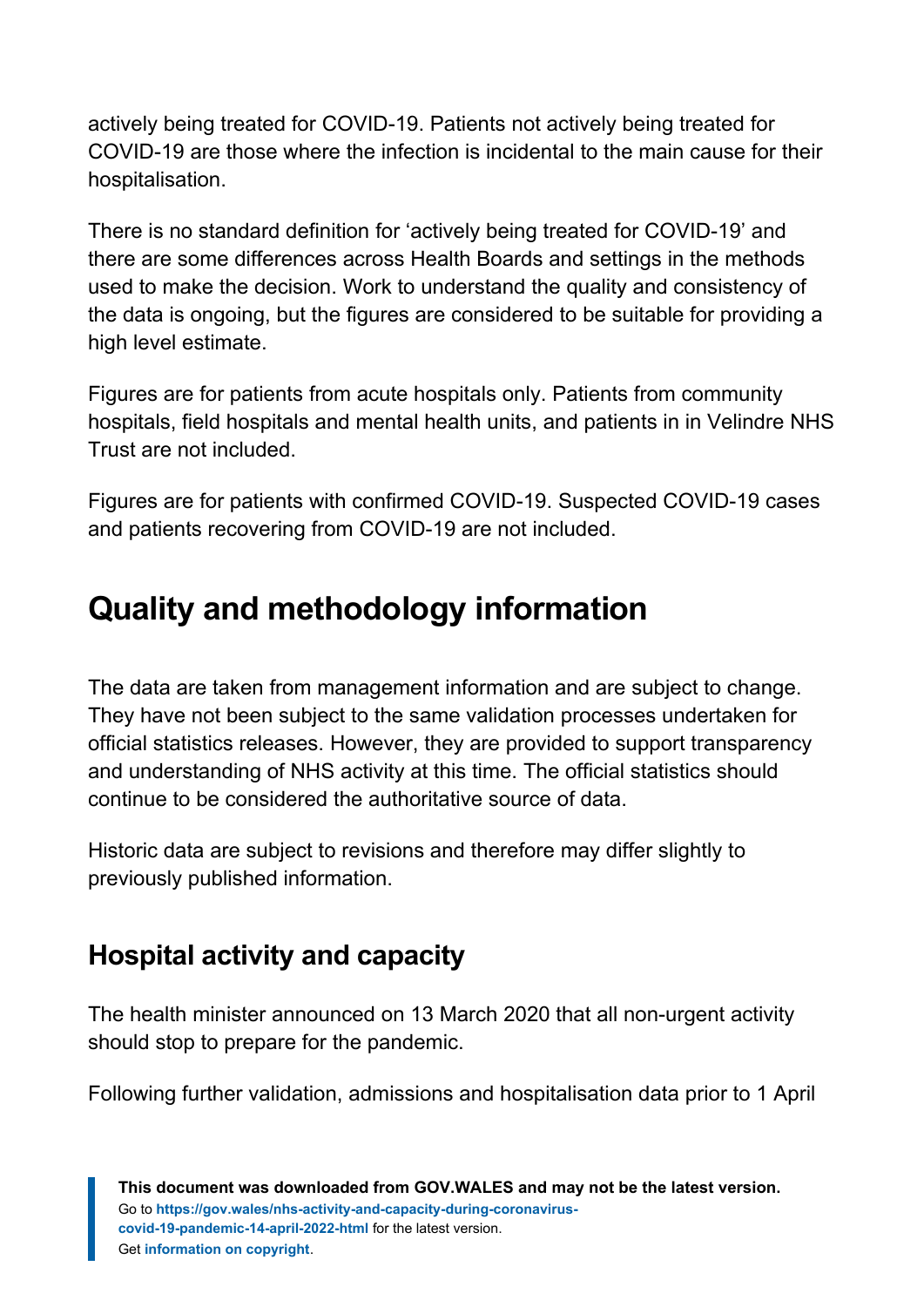2020 were decided to not be suitable for publication. Therefore, the time series begins on 1 April 2020.

Figures on hospitalisations and activity include data from acute hospitals from 1 April 2020, field hospitals from 20 April 2020, community hospitals from 23 April 2020, mental health units from 10 July 2020, and exclude data from private hospitals.

## **Hospital admissions**

Admissions are the number of patients admitted to hospital within a 24-hour period from midnight to midnight each day, for example, 00:00 to 23:59 Monday to be reported on a Tuesday. COVID-19 related admissions include COVID-19 suspected or confirmed patients.

A COVID-19 related admission is defined as an emergency admission to any medical specialty and is either:

- within 14 days of a positive COVID-19 sample being taken; or
- where a COVID-19 sample is taken on the first day of the admission, regardless of whether the result is positive or negative

The emergency medical admissions criteria are intended to provide an approximation for suspected COVID-19 patients.

Patients transferred between hospitals within the same organisation should be excluded from the count of admissions.

Please note that during July 2021, August 2021 and October 2021 Betsi Cadwaladr University Health Board were unable to supply data on the number of patients admitted to Ysbyty Glan Clwyd due to a data processing issue. For the specific dates please see the note on **[StatsWales](https://statswales.gov.wales/Catalogue/Health-and-Social-Care/NHS-Hospital-Activity/nhs-activity-and-capacity-during-the-coronavirus-pandemic)**.

From 3 July 2020, guidance was updated to only include emergency admissions in the COVID-19 related admissions figures.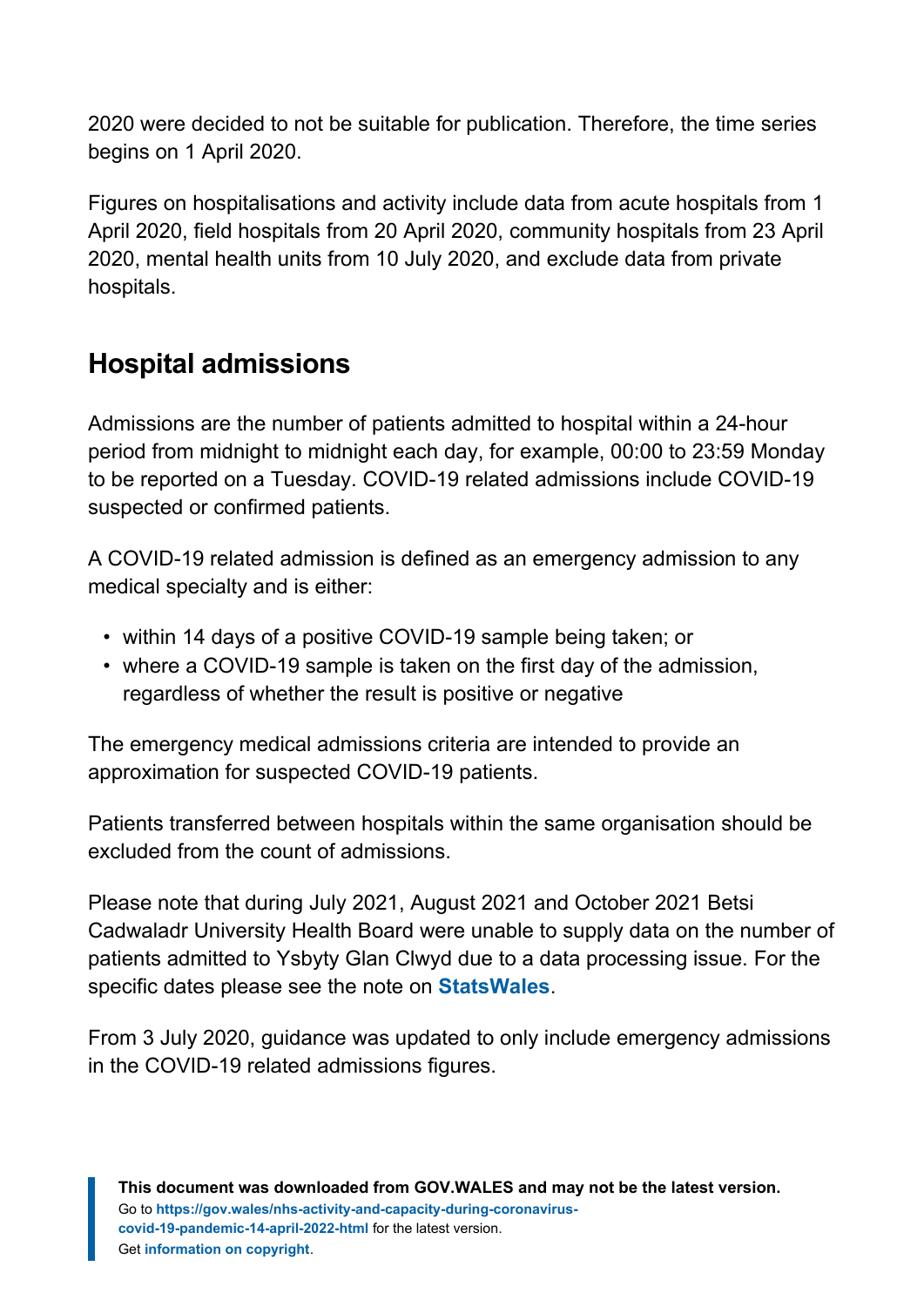From 29 June 2020, the guidance changed to explicitly ask health boards to exclude transfers between acute and community hospitals from admissions figures. Prior to this, some transfers may have been captured as new admissions.

From 29 June 2020, patients admitted for elective procedures were only included in COVID-19 related admissions if they received a positive COVID-19 test result on arrival at the hospital.

Following the re-introduction of elective procedures from June 2020, patients admitted for elective procedures suspected of having COVID-19 were initially captured in COVID-19 related admissions, even if they received a negative test later. This inflated the numbers of suspected cases in hospital at the time of reporting.

## **Hospitalisations**

The number of COVID-19 related hospitalisations is the number of staffed beds occupied by a patient that satisfies the definition of a 'Confirmed', 'Suspected' or 'Recovering' patient as set out below.

A patient is defined as 'Confirmed' COVID-19 only following a positive test and will remain until downgrading criteria are met. (See recovering COVID-19 below).

A patient is defined as 'Suspected' COVID-19 if they are awaiting the result of a test having been admitted as an emergency under a medical specialty or if they become symptomatic following admission for any other reason. This also includes patients testing negative but continuing to display COVID-19 symptoms, patients returning a low level positive test result prior to a retest, and discharged COVID-19 patients readmitted with COVID-19 symptoms prior to a retest.

A patient is defined as 'Recovering' COVID-19 if either they have a negative test result as confirmation of transition to recovering COVID or they meet the following criteria: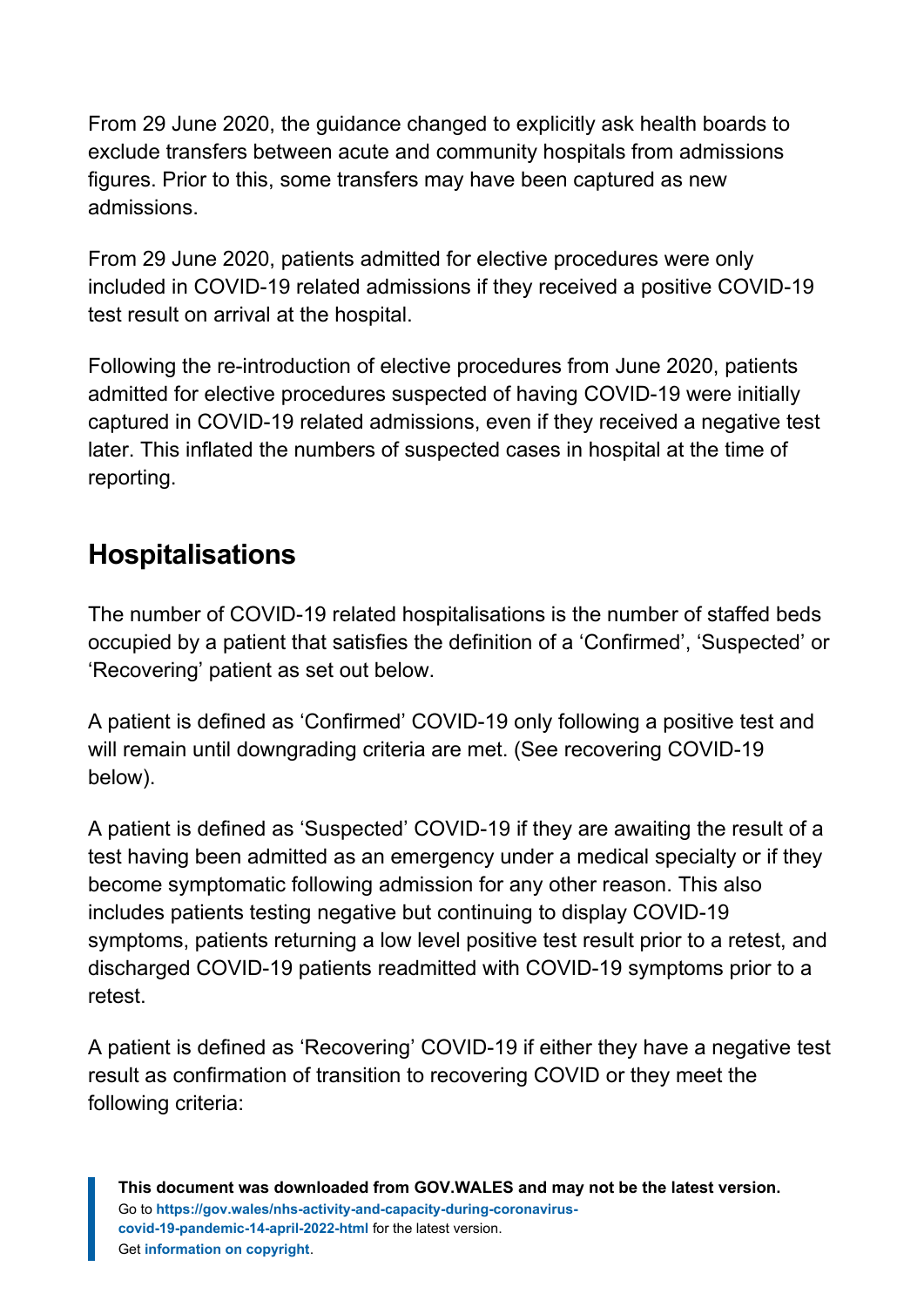- completed 10 days post a positive COVID-19 test
- shown clinical improvement in their condition, with at least some respiratory recovery
- had no fever  $(> 37.8^{\circ} \text{C})$  for 48 hours
- no underlying severe immunosuppression

A 'Non-COVID-19' related patient is a patient that does not satisfy any of the suspected, confirmed or recovering COVID-19 criteria described above. Where a patient has acquired a COVID-19 infection during their hospital stay and subsequently meets the downgrading criteria set out above, they should be reported as non-COVID-19.

We are aware of an issue affecting the data received from Swansea Bay University Health Board covering the period from 16 February to 31 March. The data are believed to be an undercount of the true number of hospital beds occupied by COVID-19 related patients. This would mean that the totals presented here for Wales will be lower than the true figures over that period. Colleagues at Swansea Bay University Health Board are working to resolve the issue and re-submit revised data for the full period affected. It is expected that revised data will be available to be published on the corresponding **[NHS activity](https://statswales.gov.wales/Catalogue/Health-and-Social-Care/NHS-Hospital-Activity/nhs-activity-and-capacity-during-the-coronavirus-pandemic) [and capacity during the coronavirus \(COVID-19\) pandemic StatsWales](https://statswales.gov.wales/Catalogue/Health-and-Social-Care/NHS-Hospital-Activity/nhs-activity-and-capacity-during-the-coronavirus-pandemic) [tables](https://statswales.gov.wales/Catalogue/Health-and-Social-Care/NHS-Hospital-Activity/nhs-activity-and-capacity-during-the-coronavirus-pandemic)** in the week of 18 April.

From 24 March 2022, health boards implemented the updated COVID-19 testing guidance across the hospital estate. All patients will continue to be tested on admission. However, patients who remain asymptomatic during their stay, no longer require a test. This means that a number of incidental / nosocomial cases will no longer be captured, and this will have an impact on the figures reported.

Some health boards had incorrectly classified some patients as recovering from COVID-19 rather than as non-COVID patients. These were confirmed COVID-19 patients who had not been actively treated for COVID-19 and had completed 10 days post a positive COVID-19 test. This resulted in a larger number of patients classified as recovering than should have been the case. From 16 February 2022, guidance was reiterated to resolve this, which resulted in a significant fall in patients recovering from COVID-19 and a corresponding increase in non-COVID patients.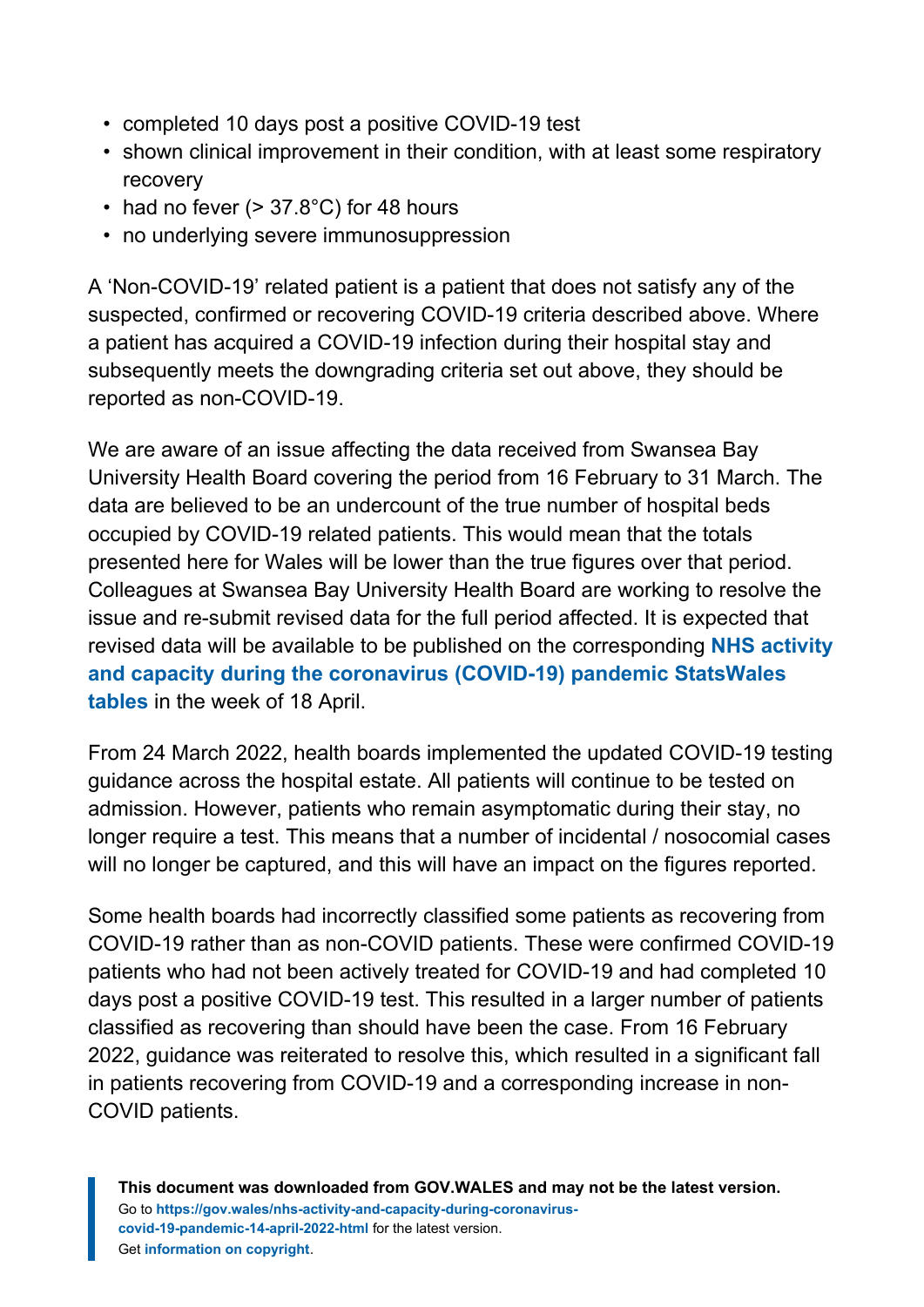From 18 January 2022, to ensure accurate and consistent reporting of recovering COVID-19 patients, guidance for SITREP reporting was reissued amongst health boards. Health boards were asked to ensure that the downgrading criterion was changed from the patient requiring 14 days post a positive COVID-19 test to requiring 10 days.

To ensure accurate and consistent reporting of COVID-19 recovering patients in the hospitalisations data, all health boards were reminded to follow the national guidance for SITREP reporting, and asked to ensure any necessary changes to their daily reporting were implemented by 12 April 2021. Contrary to the guidance, some health boards were counting long stay patients who had fully recovered from COVID-19 in the COVID-19 recovering category, rather than the non-COVID-19 category, which inflated the number of COVID-19 recovering patients. This change resulted in a step-change decrease in the number of recovering patients (a decrease of around 123 patients at the point of implementation). Whilst the impact was seen across most health boards, it mainly impacted the Swansea Bay University Health Board.

From 8 March 2021, Cardiff and Vale University health board aligned their data more closely to the national guidance for SITREP reporting. This change had a small impact on the hospitalisation figures, which resulted in a small increase in the number of confirmed COVID-19 patients and a small decrease in the number of recovering COVID-19 patients.

From 1 February 2021, guidance was reiterated to health boards that patients who were already in hospital and contracted COVID-19, but have now recovered and are back on their original setting, should be reported as non-COVID-19. This may have affected a small number of patients who were in acute hospitals or mental health settings and may have resulted in a decrease in recovering patients and an increase in non-COVID-19 patients.

From 16 November 2020, data is included from the Grange University Hospital in Aneurin Bevan University Health board. This increased the total number of beds available by around 450 beds.

Data from mental health units were included retroactively from 10 July 2020 for the first time in the release on 20 August 2020. The inclusion of mental health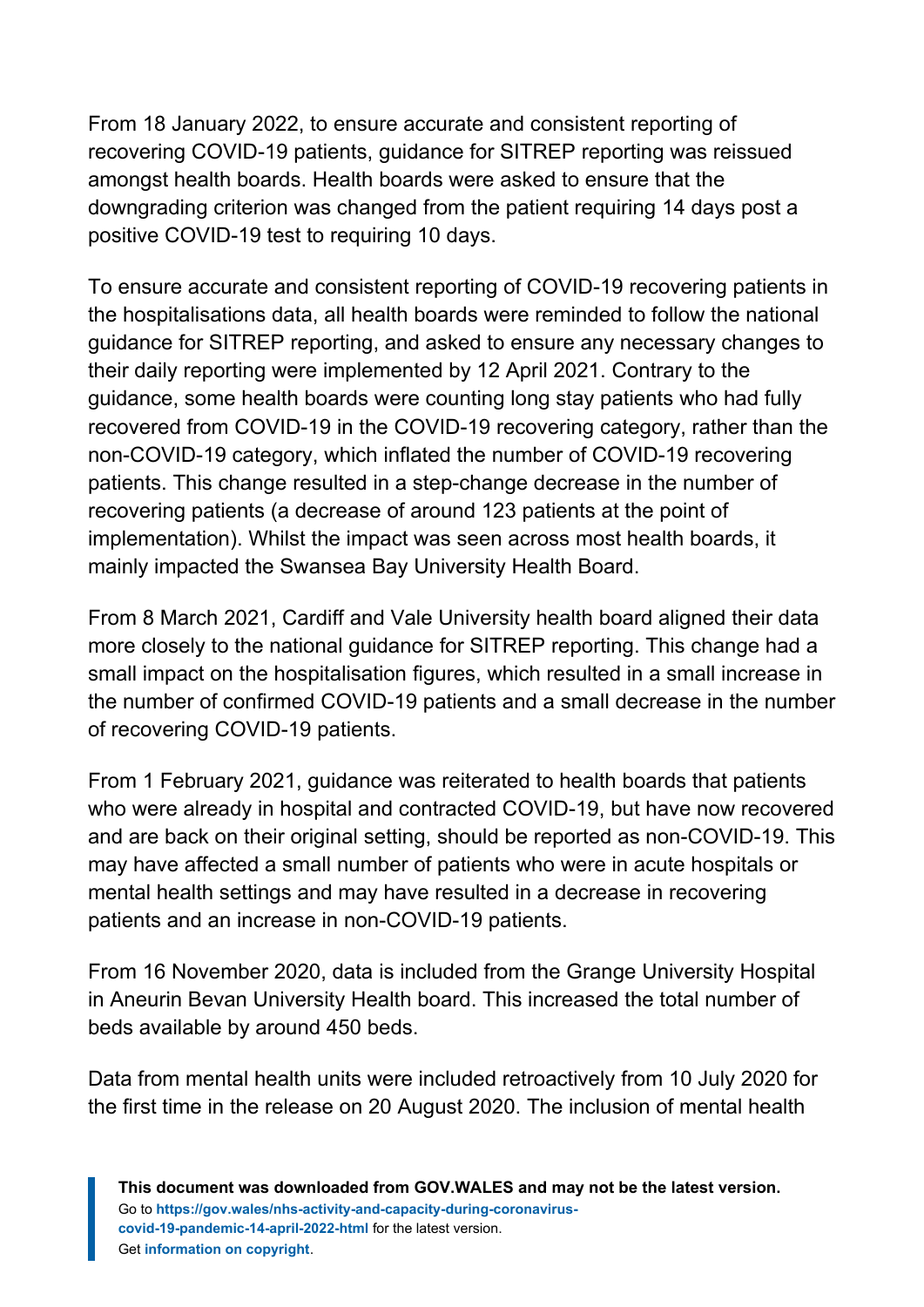beds had a small impact on beds occupied with COVID-19 patients' figures but a large impact on all beds occupied with non-COVID19 patients and vacant beds, as the majority of mental health beds are not occupied by COVID-19 patients. Mental health units' data are submitted each Friday, and the Friday position is used as proxy for the following week, unless there is a major change in circumstances.

Recovering patients was a category introduced on 26 May 2020 to capture patients who were COVID-19 positive in hospital and who showed no symptoms for 14+ days but remained in hospital on a COVID-19 treatment pathway, often for rehabilitation. There have been some differences in reporting by health boards in the time series which are outlined below.

Please see the **[Chief Statistician's blog](https://digitalanddata.blog.gov.wales/2020/06/04/chief-statisticians-update-measuring-people-in-hospital-and-some-thoughts-on-data-quality/)** for more information on reporting on recovering patients.

On reporting recovering patients, Aneurin Bevan started reporting recovering patients from 7 June 2020, but these were captured in the confirmed COVID-19 category before. Cardiff and Vale classified recovering patients as non-COVID-19 patients between 1 May 2020 and 22 May 2020. Following the change in guidance, Cardiff and Vale re-categorised these patients as COVID-19 patients, capturing them in the confirmed COVID-19 category until the recovering category was introduced on 26 May 2020.

From June 2020, hospitals began closing some of the additional surge capacity that was previously put in place for the COVID-19 pandemic.

## **Invasive ventilated beds**

From 18 January 2021, no patients occupying an invasive ventilated bed (critical care bed) should be counted as 'recovering' COVID-19 patients as they are still requiring a high level of care. Any patient previously reported as 'recovering' are now counted under 'confirmed'. This resulted in an increase in the number of invasive ventilated beds occupied by 'confirmed' COVID-19 patients (an increase of around 14 patients at the point of implementation) and no invasive ventilated beds showing as occupied by 'recovering' patients. This change had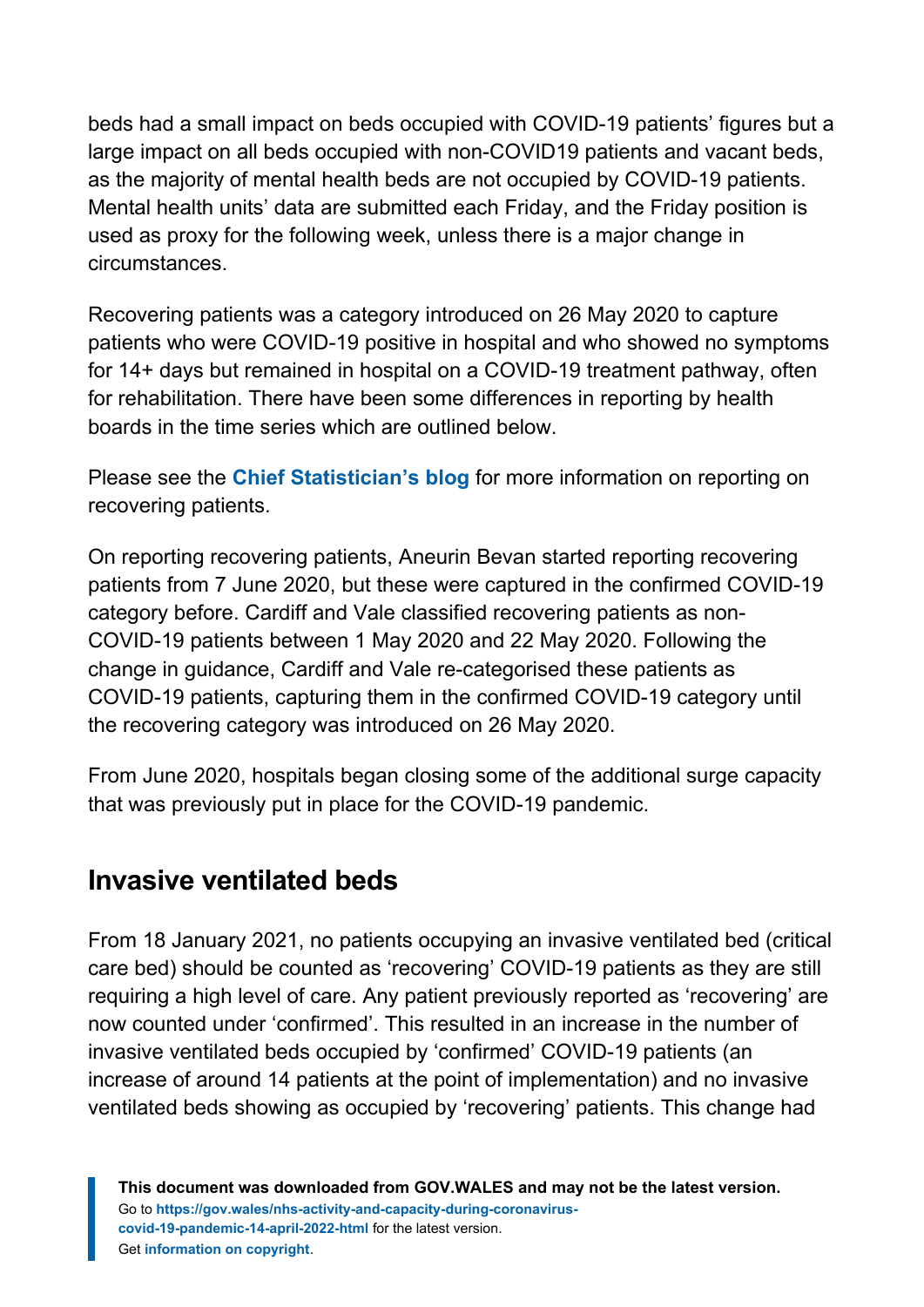no impact on the total number of COVID-19 related patients.

From 13 November 2020, only critical care beds that could be staffed were included as available. Previously all critical care beds had been included regardless of whether they could be staffed. Staffed beds are those that can be staffed at the time of the census. General and acute beds only include beds that can be staffed. However, not all health boards implemented this change on that date. Following and update to guidance, more local health boards implemented this change from 4 December 2020.

From 19 October 2020, data for specialist critical care beds (such as those in Burns and Plastic in Morriston) and other specialist acute beds (such as maternity) across other acute sites have been included. These beds have been included in the data as they are part of the available bed stock, and may be used for COVID-19 patients in exceptional circumstances. The majority of these beds are not occupied with COVID-19 patients. Therefore the inclusion of these had very little impact on the number of beds occupied with COVID-19 patients but a larger impact on vacant beds and those occupied with non-COVID19 patients.

## **Comparability**

Please see the **[UK Government COVID-19 dashboard](https://coronavirus.data.gov.uk/)** for information on healthcare at a UK level. Note: the healthcare data presented in the UK dashboard differs from this publication. Data for Wales on the UK dashboard includes data for acute hospitals only which was initially provided to enable better comparability with other countries. Whereas this publication includes data from acute, community, field hospitals and mental health units to provide a more comprehensive view of the system in Wales. From 11 December 2020, data for England presented on the UK dashboard was updated to align with NHS England publications and as a result the full time series for this item was revised. Data for England on the UK dashboard now includes data from acute, community, field hospitals and mental health units. Due to this reporting change, we are reviewing the suitability of data currently provided for Wales. Estimates of the number of people who had coronavirus in England and Wales is also published by the Office for National Statistics in **[Coronavirus \(COVID-19\)](https://www.ons.gov.uk/peoplepopulationandcommunity/healthandsocialcare/conditionsanddiseases/bulletins/coronaviruscovid19infectionsurveypilot/previousReleases)**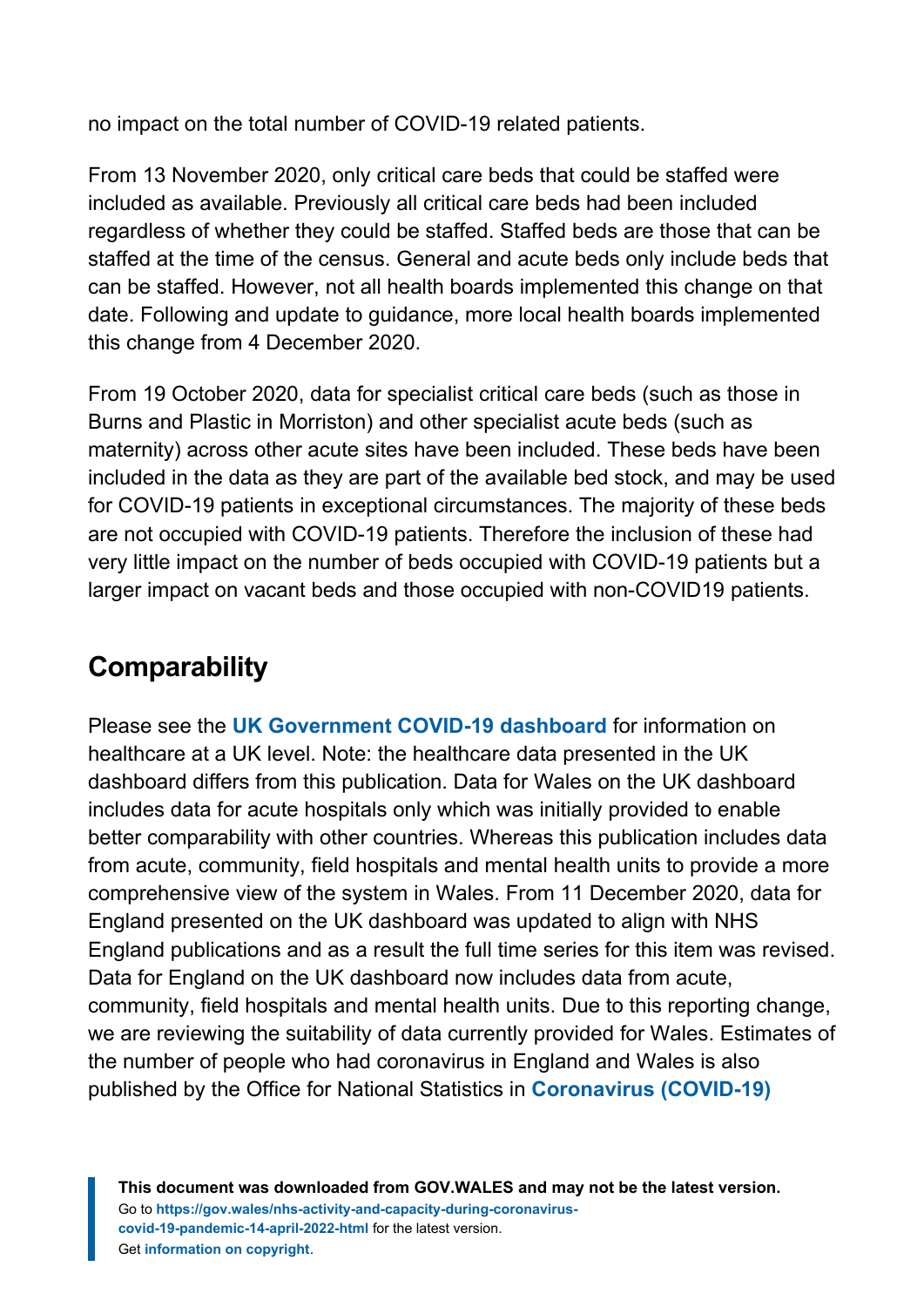#### **[Infection Survey](https://www.ons.gov.uk/peoplepopulationandcommunity/healthandsocialcare/conditionsanddiseases/bulletins/coronaviruscovid19infectionsurveypilot/previousReleases)**.

Please note that health care surveillance data presented in the **[Public Health](https://public.tableau.com/profile/public.health.wales.health.protection#!/vizhome/RapidCOVID-19virology-Public/Headlinesummary) [Wales \(PHW\) dashboard](https://public.tableau.com/profile/public.health.wales.health.protection#!/vizhome/RapidCOVID-19virology-Public/Headlinesummary)** differ from this publication. The PHW dashboard uses data systematically collected through ICNET, the hospital infection control data system used across Wales. It includes hospital in-patients with a laboratory confirmed result and does not count any patients who were admitted and discharged on the same day.

The Welsh Government publication uses data sourced from daily management information provided by health boards. Guidance was issued to local health boards for completion and submission of the data return. However, data collection methods may vary between health boards. It includes COVID-19 related patients as suspected, confirmed and recovering, as well as non-COVID-19 patients.

The narrower definition used by PHW will likely result in smaller numbers of reported COVID-related admissions compared to the Welsh Government publication, but provides a systematic way of carrying out surveillance of patients requiring hospital stays with confirmed COVID-19.

## **National Statistics status**

These statistics are not National Statistics. However, as far as has been practicable, they have been collected and validated in accordance with the pillars and principles within the **[Code of Practice for Statistics](https://code.statisticsauthority.gov.uk/)**. We continue to develop the data collection and quality assurance process to improve the data.

These statistics have been produced quickly in response to developing world events.

## **Well-being of Future Generations Act (WFG)**

The Well-being of Future Generations Act 2015 is about improving the social, economic, environmental and cultural wellbeing of Wales. The Act puts in place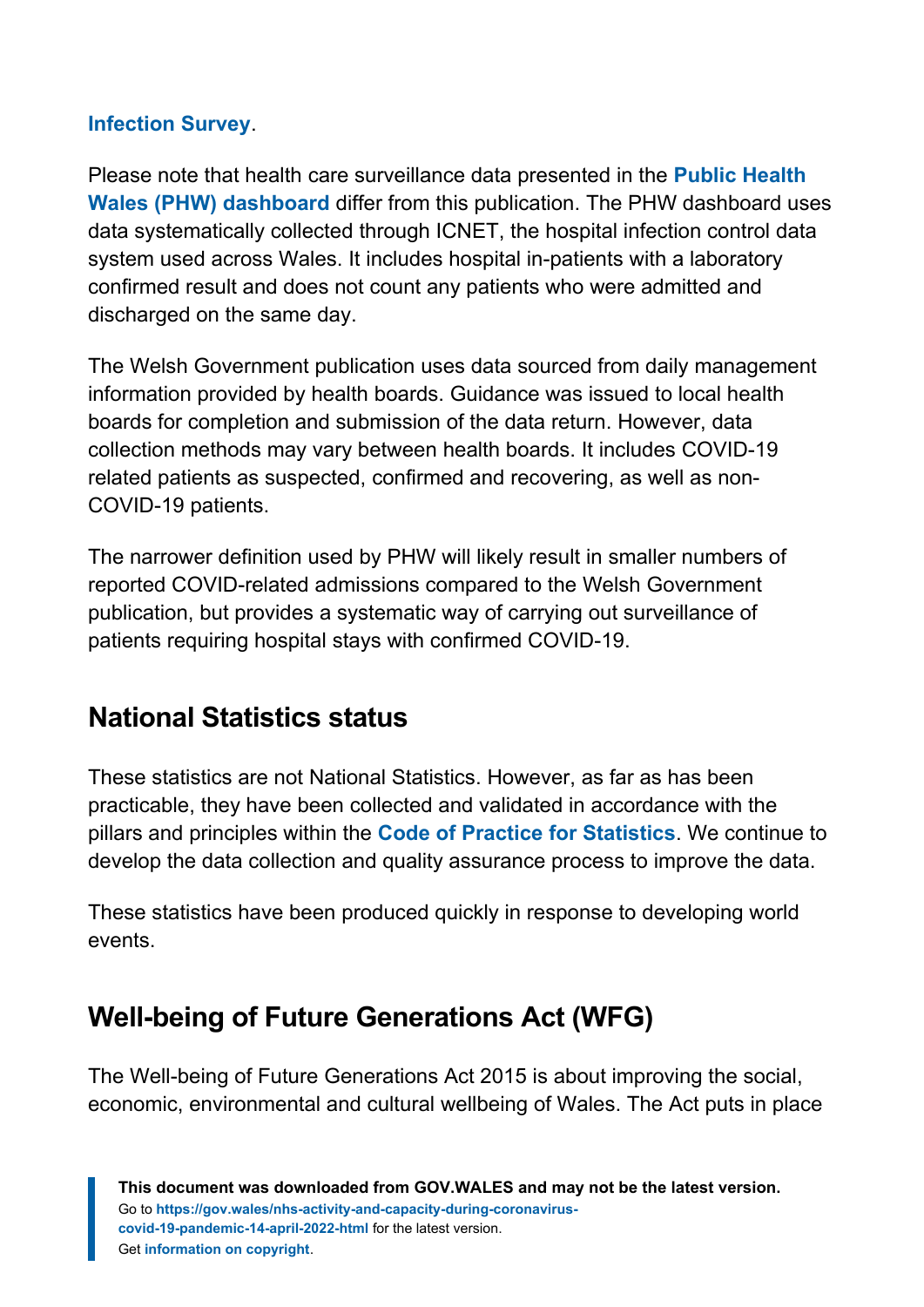seven wellbeing goals for Wales. These are for a more equal, prosperous, resilient, healthier and globally responsible Wales, with cohesive communities and a vibrant culture and thriving Welsh language. Under section (10)(1) of the Act, the Welsh Ministers must (a) publish indicators ("national indicators") that must be applied for the purpose of measuring progress towards the achievement of the wellbeing goals, and (b) lay a copy of the national indicators before Senedd Cymru. Under section 10(8) of the Well-being of Future Generations Act, where the Welsh Ministers revise the national indicators, they must as soon as reasonably practicable (a) publish the indicators as revised and (b) lay a copy of them before the Senedd. These national indicators were laid before the Senedd in 2021. The indicators laid on 14 December 2021 replace the set laid on 16 March 2016.

Information on the indicators, along with narratives for each of the wellbeing goals and associated technical information is available in the **[Wellbeing of](https://gov.wales/wellbeing-wales) [Wales report](https://gov.wales/wellbeing-wales)**.

Further information on the **[Well-being of Future Generations \(Wales\) Act](https://gov.wales/well-being-future-generations-wales-act-2015-guidance) [2015](https://gov.wales/well-being-future-generations-wales-act-2015-guidance)**.

The statistics included in this release could also provide supporting narrative to the national indicators and be used by public services boards in relation to their local wellbeing assessments and local wellbeing plans.

## **Next update**

In line with the principles of the **[transition from pandemic to endemic](https://gov.wales/wales-long-term-covid-19-transition-pandemic-endemic)**, we are reducing the frequency of some of our regular COVID-19 statistical reporting. As a result, 14 April 2022 will be the last weekly update in this series. The next report will be released on 12 May 2022 and will be published on a monthly basis from then on. All statistics included in this release will continue to be published on a daily basis and are available on **[StatsWales](https://statswales.gov.wales/Catalogue/Health-and-Social-Care/NHS-Hospital-Activity/nhs-activity-and-capacity-during-the-coronavirus-pandemic)**. **[NHS staff absence](https://statswales.gov.wales/Catalogue/Health-and-Social-Care/NHS-Hospital-Activity/nhs-activity-and-capacity-during-the-coronavirus-pandemic) [\(StatsWales\)](https://statswales.gov.wales/Catalogue/Health-and-Social-Care/NHS-Hospital-Activity/nhs-activity-and-capacity-during-the-coronavirus-pandemic)** datasets will continue to be updated weekly.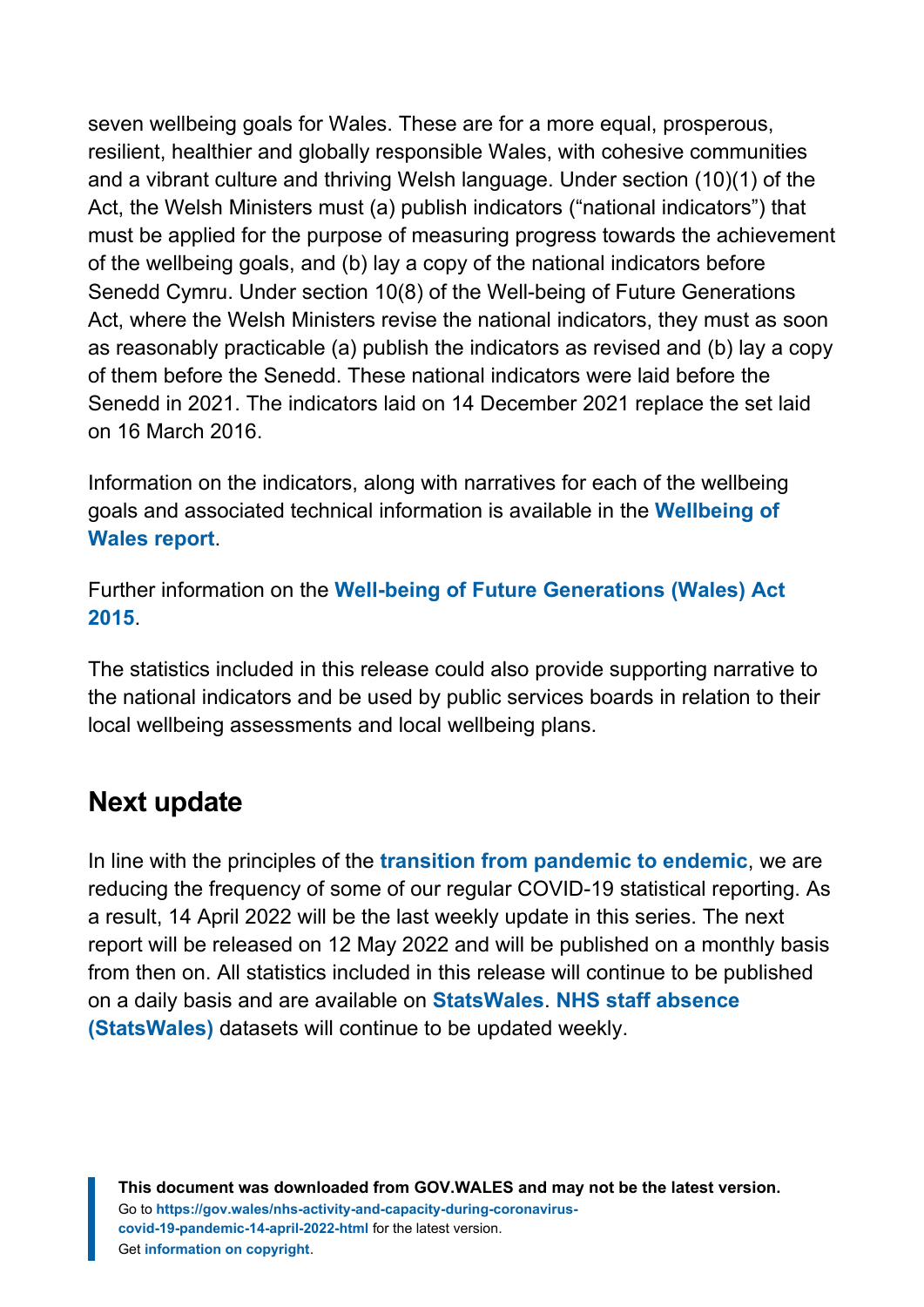## **We want your feedback**

We welcome any comments or feedback on how you use these releases, and any suggested changes to them via **[kas.covid19@gov.wales](mailto:kas.covid19@gov.wales)**.

## <span id="page-21-0"></span>**Contact details**

For queries about the data: Statistician: Ryan Pike Telephone: 0300 025 6415 Email: **[kas.covid19@gov.wales](mailto:kas.covid19@gov.wales)**

Media: 0300 025 8099

SFR 116/2022

**This document was downloaded from GOV.WALES and may not be the latest version.** Go to **[https://gov.wales/nhs-activity-and-capacity-during-coronavirus](https://gov.wales/nhs-activity-and-capacity-during-coronavirus-covid-19-pandemic-14-april-2022-html)[covid-19-pandemic-14-april-2022-html](https://gov.wales/nhs-activity-and-capacity-during-coronavirus-covid-19-pandemic-14-april-2022-html)** for the latest version. Get **[information on copyright](https://gov.wales/copyright-statement)**.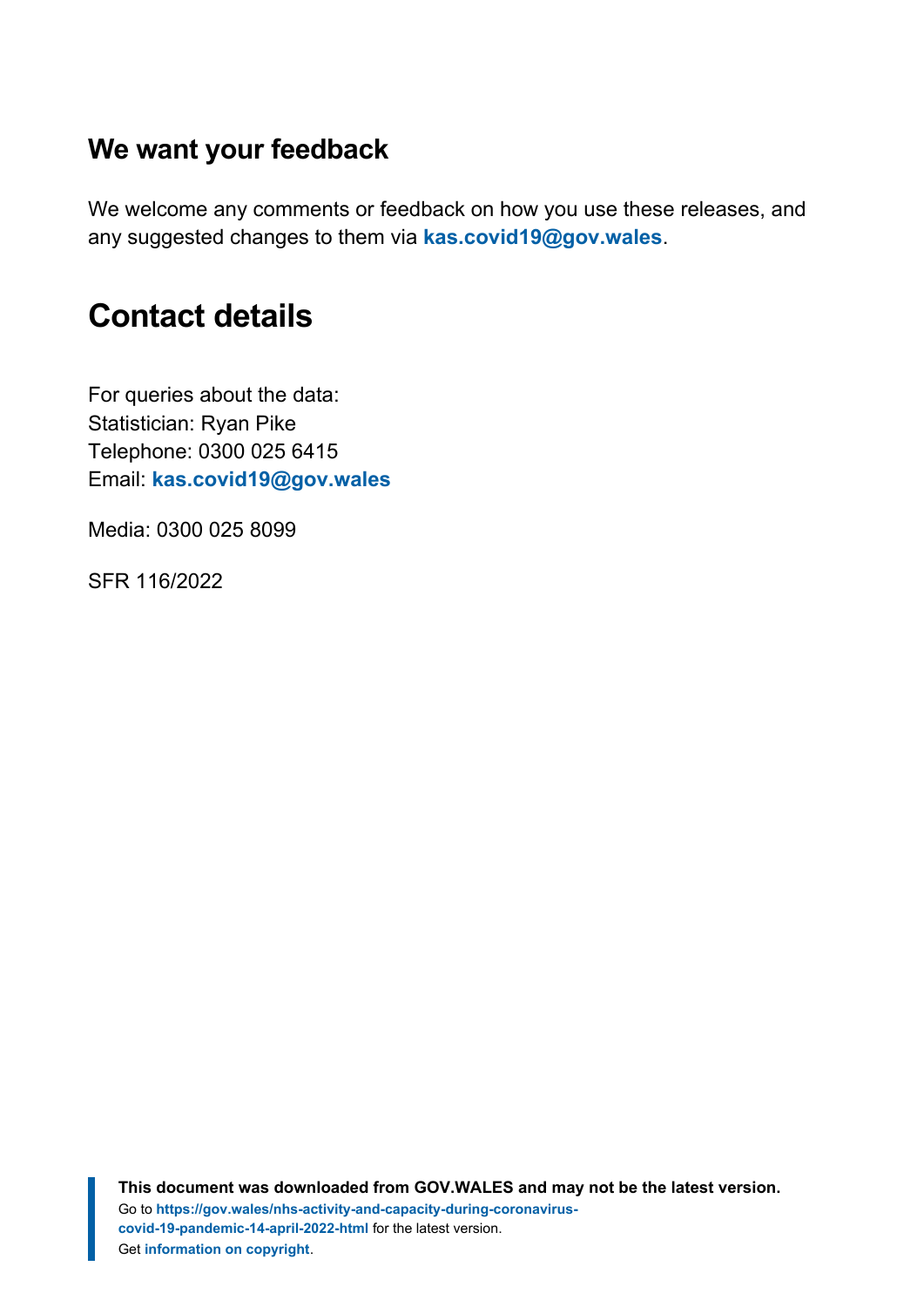# **About this document**

This document is a copy of the web page **[NHS activity and capacity during](https://gov.wales/nhs-activity-and-capacity-during-coronavirus-covid-19-pandemic-14-april-2022-html) [the coronavirus \(COVID-19\) pandemic: 14 April 2022](https://gov.wales/nhs-activity-and-capacity-during-coronavirus-covid-19-pandemic-14-april-2022-html)** downloaded.

Go to **[https://gov.wales/nhs-activity-and-capacity-during-coronavirus](https://gov.wales/nhs-activity-and-capacity-during-coronavirus-covid-19-pandemic-14-april-2022-html)[covid-19-pandemic-14-april-2022-html](https://gov.wales/nhs-activity-and-capacity-during-coronavirus-covid-19-pandemic-14-april-2022-html)** for the latest version.

This document may not be fully accessible, for more information refer to our **[accessibility statement](https://gov.wales/accessibility-statement-govwales)**.

Get **[information on copyright](https://gov.wales/copyright-statement)**.